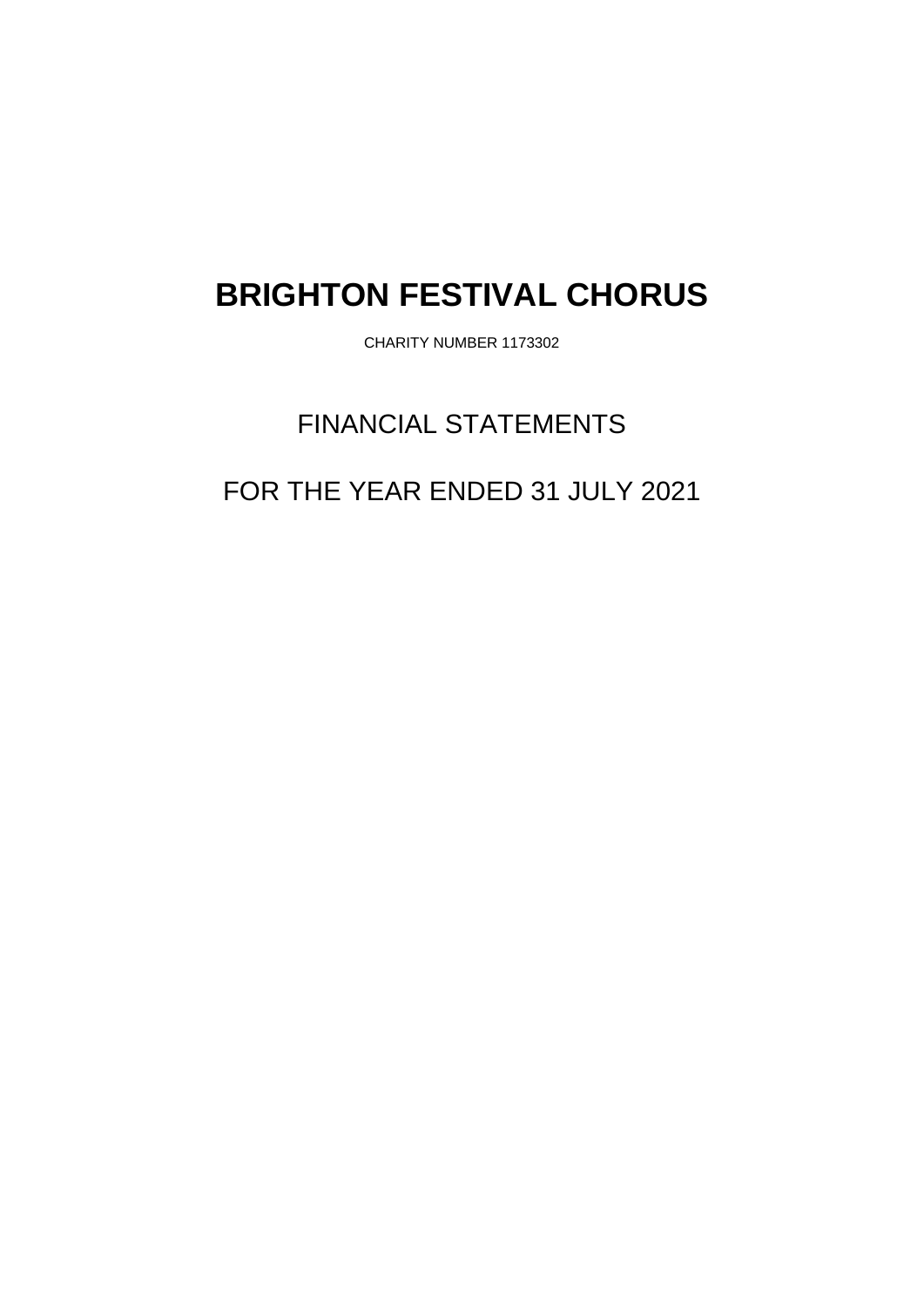#### **Contents**

| Reference and Administrative Details     |                |
|------------------------------------------|----------------|
| <b>Trustees' Report</b>                  | 2              |
| Independent Examiner's Report            | 6              |
| <b>Statement of Financial Activities</b> | $\overline{7}$ |
| <b>Balance Sheet</b>                     | 8              |
| Notes to the Financial Statements        | $9 - 20$       |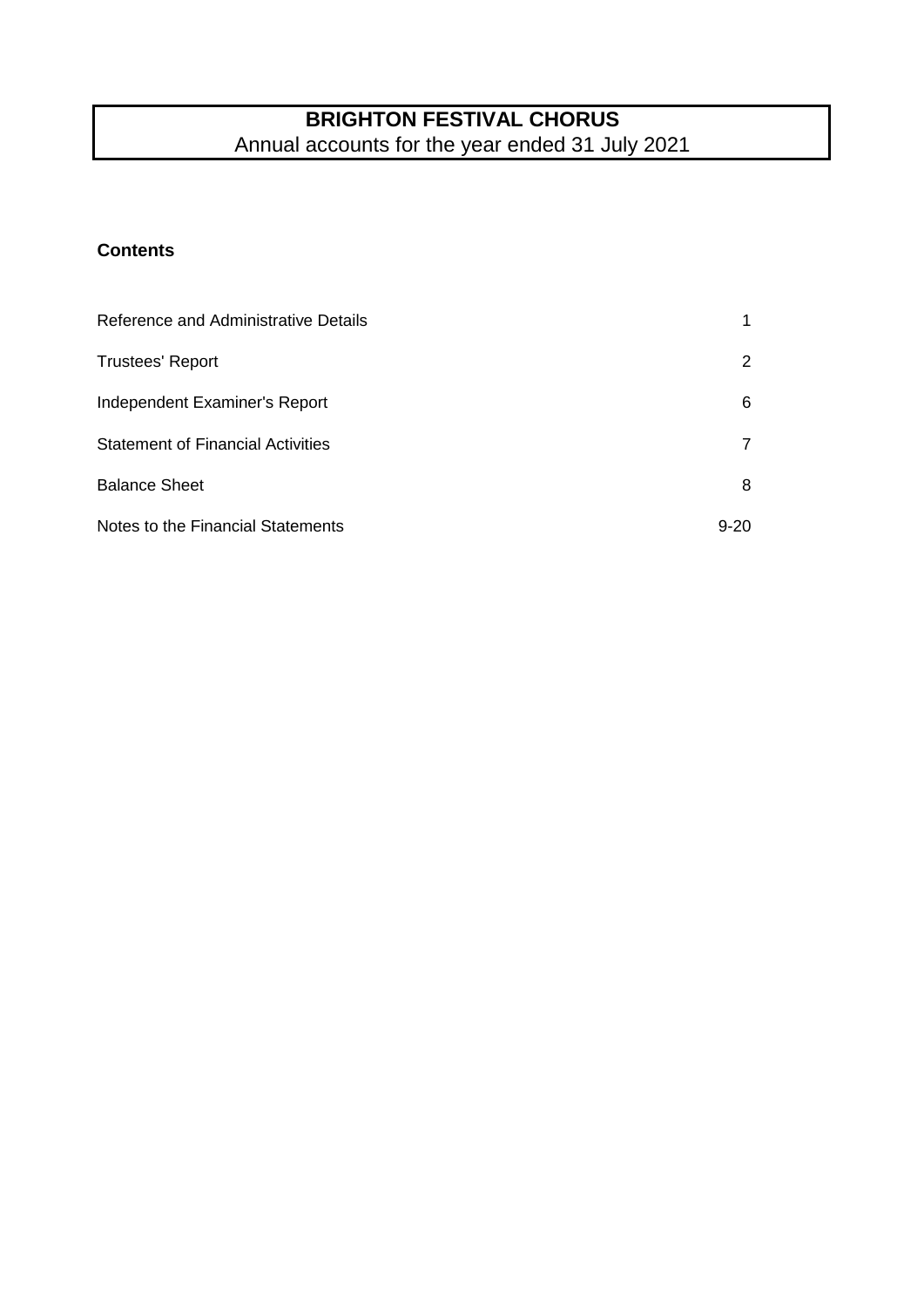## Annual accounts for the year ended 31 July 2021 **BRIGHTON FESTIVAL CHORUS**

#### **Reference and administrative details**

| <b>Trustees</b>                    | <b>Richard Blows - Chair</b><br>Lucy Brett - Vice-Chair<br><b>Christine Miller - Treasurer</b><br>Ngaire Digby - appointed Secretary 2 March 2021<br>Ann Berkovitch<br>Tim Rounding<br><b>Emily Smith</b><br>Fiona McNae - appointed 2 March 2021<br>Alastair Deighton - appointed 2 March 2021<br>Jane Talbot - resigned 2 March 2021<br>Angela Pullen - Secretary - resigned 2 March 2021 |
|------------------------------------|---------------------------------------------------------------------------------------------------------------------------------------------------------------------------------------------------------------------------------------------------------------------------------------------------------------------------------------------------------------------------------------------|
| <b>Principal Address</b>           | 4 Third Avenue<br>Worthing<br><b>BN14 9NZ</b>                                                                                                                                                                                                                                                                                                                                               |
| <b>Charity Registration Number</b> | 1173302                                                                                                                                                                                                                                                                                                                                                                                     |
| <b>Governing Document</b>          | The charity is governed by its Constitution which was approved<br>by members on 16 November 2016.                                                                                                                                                                                                                                                                                           |
| <b>Trustees</b>                    | The Trustees of the charity are elected by members for three year<br>terms.                                                                                                                                                                                                                                                                                                                 |
| Objectives                         | The objectives of the charity are to promote and develop the<br>public education and appreciation of music through the study,<br>practice and performance of music.                                                                                                                                                                                                                         |
| Independent Examiner               | Bolden & Long Chartered Accountants and Registered Auditors<br>36a Goring Road<br>Goring by Sea<br>Worthing<br><b>West Sussex</b><br><b>BN12 4AD</b>                                                                                                                                                                                                                                        |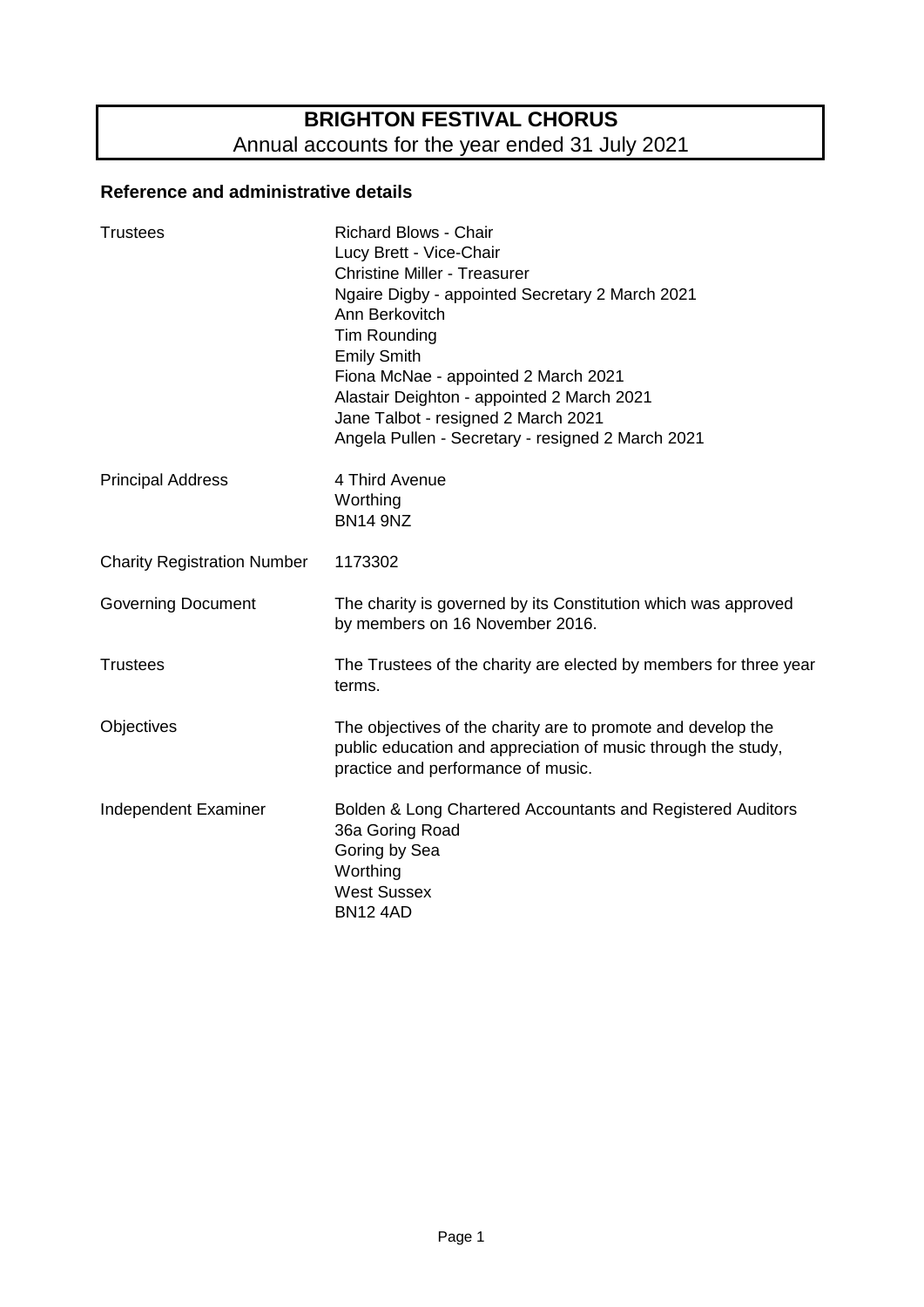#### **Trustees' Report**

The Trustees present the annual report together with the financial statements of the charity for the year ended 31 July 2021.

The accounts have been prepared in accordance with Accounting and Reporting by Charities: Statement of Recommended Practice applicable to charities preparing their accounts in accordance with the Financial Reporting Standard for Smaller Entities published on 16 July 2014, the Financial Reporting Standard for Smaller Entities (FRSSE), and the Charities Act 2011 and UK Generally Accepted Practice as it applies from 1 January 2015.

The Trustees confirm that they have complied with the requirements of section 4 of the Charities Act 2011 to have due regard to the public benefit guidance published by the Charity Commission for England and Wales.

#### **Achievements and Performance**

My report last year centred around the pandemic, our efforts to keep singing and our hopes for 2021. Whilst things did improve, coronavirus made it impossible to function as before, but we can all be very proud of what we did manage to achieve.

After singing in the sun in Lindfield in July we broke for the summer not quite knowing how the autumn was going to pan out but following all the announcements and strictly observing all the Covid guidelines, we were able to restart in-person rehearsals at All Saints at the start of September. Getting used to singing in visors, sitting 3 metres away from your neighbour didn't make for ideal singing conditions but it was definitely better than Zoom!

We were not able to put on our normal Christmas concert in the Dome in Brighton, so we devised Sussex Sings Christmas, the most ambitious event BFC has ever undertaken. It would be a 'live' streamed concert. As well as traditional carols and Christmas music, there was a strong community element, with schools and members of the public recording and uploading Christmas carols and corny iokes. On December 13<sup>th</sup> with the Chorus and Youth Choir spread around the Dome auditorium and the RPO socially distanced on the stage, the musical pieces were recorded and then all the elements were edited together by James and his production team. The concert was streamed 'live' on December 23<sup>rd</sup> to great acclaim. Our audiences came from all over the UK and as far away as New Zealand and America. A truly wonderful effort. The concert would not have happened without additional funding, and we are grateful for the support of Arts Council England and other charitable trusts which made it all possible.

The New Year saw us all back into lockdown but that didn't stop us singing. James came up with the idea of learning a major choral work 'karaoke style' so we embarked on Bach's Mass in B Minor on Zoom. James' infectious love and knowledge of the work made this a different but still worthwhile choral experience  $-\dot{}$  just getting to the end of a movement at the same time as the accompanying soundtrack was a triumph!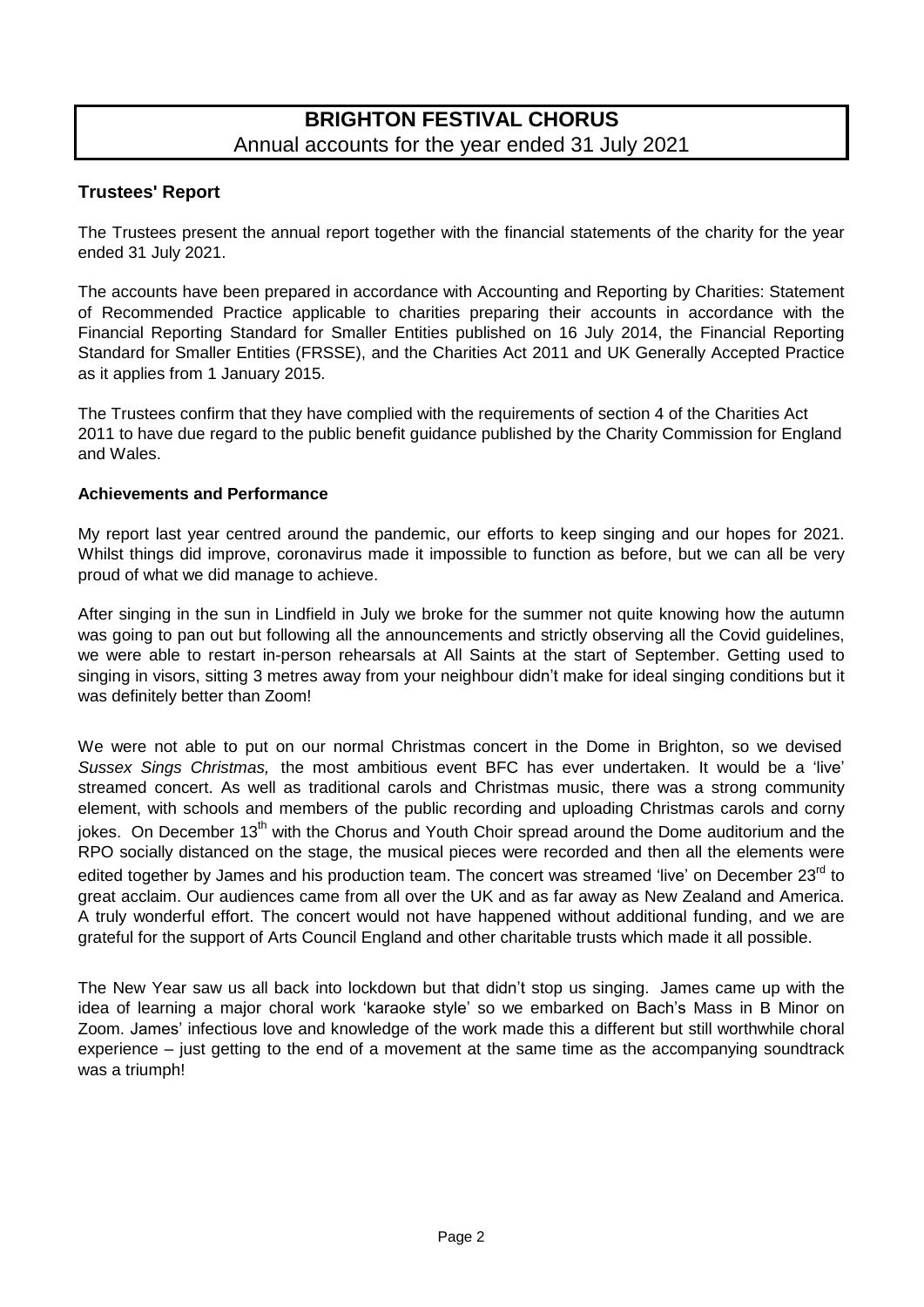#### **Trustees' Report cont'd**

Following the Government's Road Map guidelines, April saw us once again rehearsing in All Saints, this time for the Brighton Festival. The pandemic had put paid to the usual concert events but the Festival was determined that BFC should be part of a very different Festival programme. So, we found ourselves under the trees in Stanmer Park for three evenings as part of Under the Wild Wood Tree  $-$  with the audience guided through woods decorated with wonderfully lit sculptures to discover groups of BFC members hidden in the trees singing music by Eric Whitacre and Frank Ticheli. An unusual event for the Chorus but one that will be remembered for all sorts of reasons by those who were there, not least for the wind and rain!

With the easing of lockdown, we wanted to celebrate a return to live music-making and to let our local audience know that we were back and singing. We planned Unlockdown, a free, informal afternoon of music-making with both BFC and BFYC in All Saints, open to all. It was a great opportunity to engage with the local community, have some fun with an open rehearsal and workshops and perform some of the pieces we'd worked on remotely. It was very well attended and enjoyed by all, and it could well end up as an annual end of term party.

Unlockdown brought the 2021 season to an end. It had been a very strange and unusual year but one that, unlike many other large-scale and symphonic choirs, had given us several opportunities to do what we all love - to sing together. Now, with hopefully more certainty we can look forward to 2022 as the music world starts to recover and audiences look forward to live music again.

We have also continued to develop our website and I think we can safely say that there are very few amateur choral websites that better that of BFC. We have a website that is now totally under our control, its fresh and exciting, a brilliant "shop window". Its functionality was demonstrated by "Sussex Sings Christmas" which was largely administered via the website, facilitating the uploading of carols and jokes, the promotion of the event, ticket sales and donations, all things we were never able to do before.

We have also spent time refreshing all of our Social Media sites, improving their visibility, reach and effectiveness. Our dedicated You Tube channel and our "Artist" status on Spotify continue to provide welcome exposure. Indeed our "Oh Fortuna" has close to 12 million hits on Spotify. We can be very proud of our much improved "online" presence.

Much of the website work that has gone on has been to the "back end" which has helped us enormously in the running of the Chorus as all administrative functions are now in one place. This has been particularly valuable for our Covid safety measures, records of attendance across rehearsals and with our finances and Gift Aid.

At this point is it usual to offer thanks to individuals who have contributed to the Chorus through the year and here I make no apologies for offering thanks for work over and above the call of duty.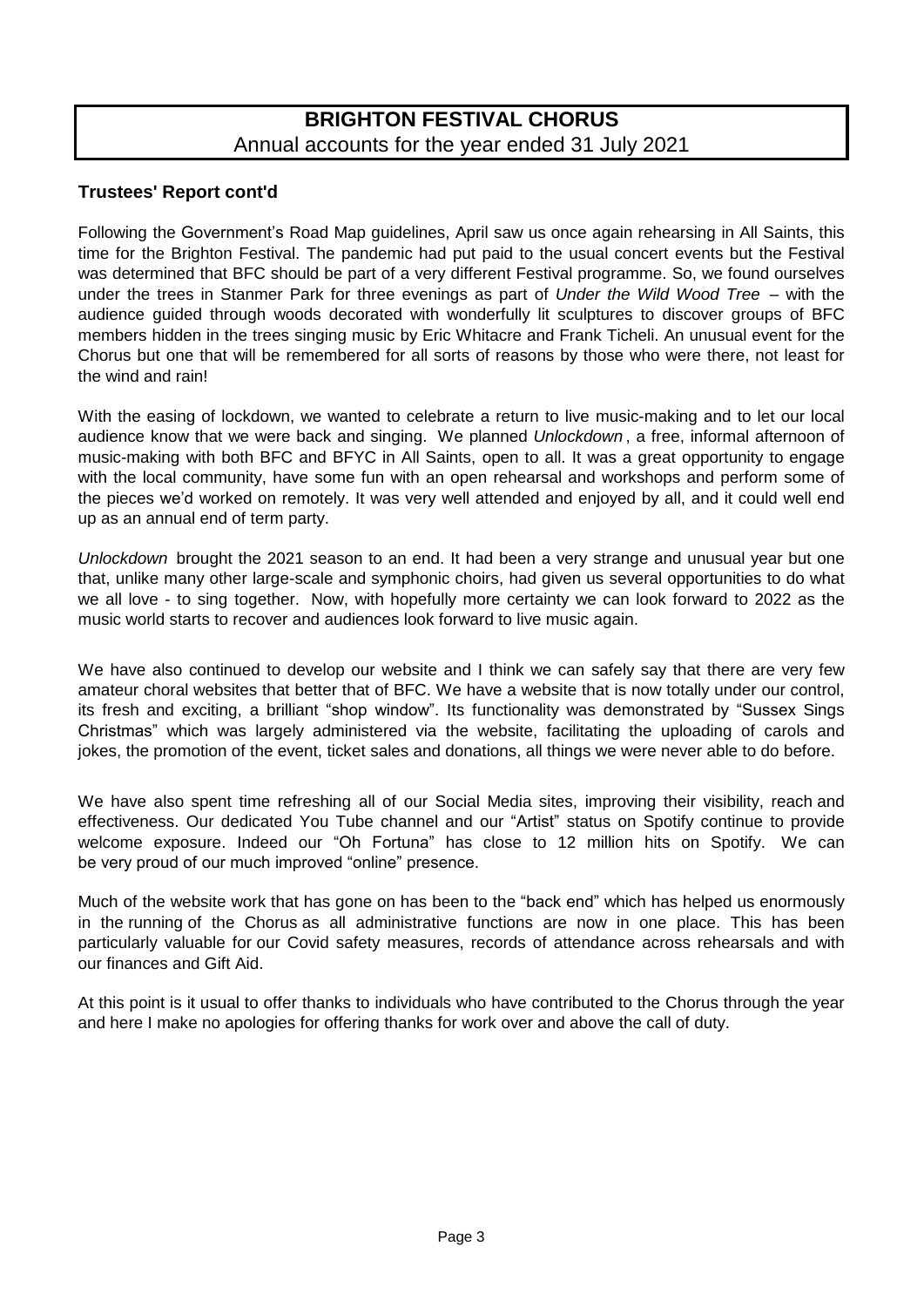#### **Trustees' Report cont'd**

Firstly, to James for all his unstinting work through lockdown, running Zoom rehearsals, managing to make them as productive as possible, and coming up with imaginative ideas that we could do remotely. James masterminded Sussex Sings Christmas and it was his successful application to Arts Council England that was the backbone of the event. It was not only the rehearsing and recording of the pieces, as he and his production team had an enormous amount of work to edit the uploaded carols, jokes and commentary into the finished concert that was streamed with such success. Easing us back to in-person rehearsals was another challenge for him, with us sitting isolated in our seats, wearing visors unable to properly hear each other and sing together as a choir must. His patience and good humour were exemplary!

We also thank Fergus for his meticulous planning and management of our rehearsals and performances this year. Complying with the ever-changing Covid protocols for our Christmas recording, our rehearsals in All Saints, performing in windy woods and welcoming our first audience to Unlockdown has been no mean feat and one which Fergus has done magnificently.

Another magnificent member of the team is Sue, whose brilliant accompanying of our rehearsals every week never ceases to amaze us, as did her faultless performance at Unlockdown,

To my fellow trustees who work hard behind the scenes, but this year especially to Lucy, as Vice Chair, who can willingly turn her hand to all kinds of tasks and be relied upon for calm, considered and wise words of guidance, and to Fi and Tim for their ceaseless work in maintaining our social media presence which has proved invaluable in keeping in touch with our audience and supporters throughout lockdown.

And finally, to you the members. You've Facebooked, zoomed, been masked, visored and frozen during rehearsals but you came through and we have Sussex Sings Christmas, our Festival performances and *<sup>8</sup>Unlockdown*<sup>*n*</sup> as evidence of our staying power. One of the very few symphonic choirs to do so.

Whilst we were able to sing through the last 15 months, the pandemic has had its effect on the Chorus. Choral singing by its very definition is not something that can be undertaken individually. Its lifeblood is coming together with others on a regular basis to make music. During the last 15 months or so, we have all missed rehearsing and performing with others, and the social contact that comes with that, not to mention the increasingly recognised health benefits of singing. As we move forward, we face the challenge of a period of rebuilding and regeneration of our membership, our performance reputation and perhaps our own self confidence.

This will happen given the time, enthusiasm, and commitment of all our members and we are not alone. This is something that every choir large or small is experiencing as they come out of the pandemic and look to the future. We are on our way, and as we look to 2022, we can confidently plan for exciting Own Promotion concerts and already have several dates for performances in London and elsewhere in the diary so there is much to look forward to.

Thank you to you all.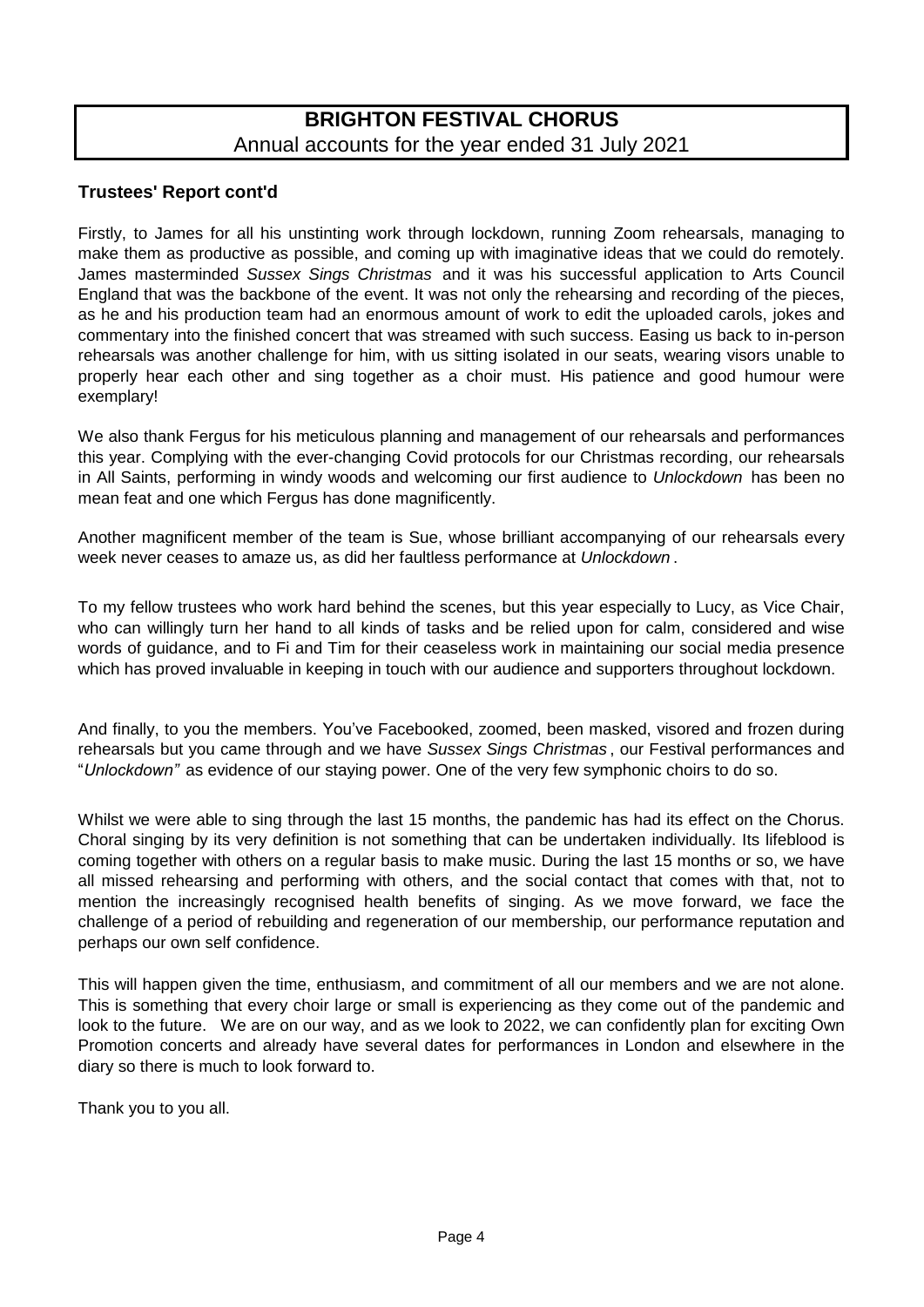#### Trustees' Report cont'd

#### **Treasurer's Report**

This year the Chorus has incurred a deficit of £5,477 which can be split into the following categories. normal operating activities a surplus of £11,428, concerts recorded a deficit of £7,706 and £9,199 was spent from the Development Fund.

The ongoing impacts of coronavirus meant that this year was going to be one with high levels of uncertainty about what level of activities may be possible. The Trustees, therefore, took the decision to offer a 50% discount on subscriptions for the year. However, as the majority of members very generously continued to pay their subs at the normal rate, this only resulted in a 14% reduction in subscription income. A notable new source of income came from donations made through Virgin Money Giving on the new website which totalled £1,266. Overall, income fell from £42,101 last year to £37,778 this year, a reduction of only 10%.

In terms of the normal running costs of the Chorus, while the cost of in-person rehearsals increased due to the need to introduce coronavirus prevention protocols, the overall cost for the year was roughly the same as the previous year because the number of rehearsals possible was lower and the rehearsals were shorter. Overall, operational costs have increased by £953 over last year leaving a surplus of £11,428 (2020, £16,704) available to fund Own Promotion concerts.

Three events were possible this year. Sussex Sings Christmas was a very successful event generating £10,421 in income from ticket sales and donations. Two grants of £5,000 each were secured to help cover the costs with the net result that the event incurred only a small deficit of £641. Under Wild Wood Tree for the Brighton Festival gave rise to a deficit of £1,214 and the Unlockdown event, for which tickets were free, incurred a deficit of £6,061. The ticket money received for the Spring 2020 Own Promotion concert is still being held aside, awaiting refund or the eventual performance of the concert on 16<sup>th</sup> October 2021. In sum, the total deficit from concerts and recordings was £7,706 (2020, £7,351).

The accumulated General Funds of the Chorus at the end of the year totalled £22,297 (2020, £18,575) which should provide adequate funds to allow the Chorus to perform a full series of four Own Promotion concerts in 2021/2022, coronavirus conditions permitting.

The accumulated Development Funds of the Chorus now stand at £20,654 (2020, £29,853) after a further £9,199 (2020, £1,400) was spent on the establishment of new website for the Chorus. These funds will provide the Chorus with financial stability in the coming years and be used to support projects that help secure the Chorus's future.

The Annual Report was approved by the Trustees of the charity and signed on its behalf by:

**Richard Blows** Chairman Date: 11 January 2022

Ngaire Digby Secretary Date: 11 January

Heat bic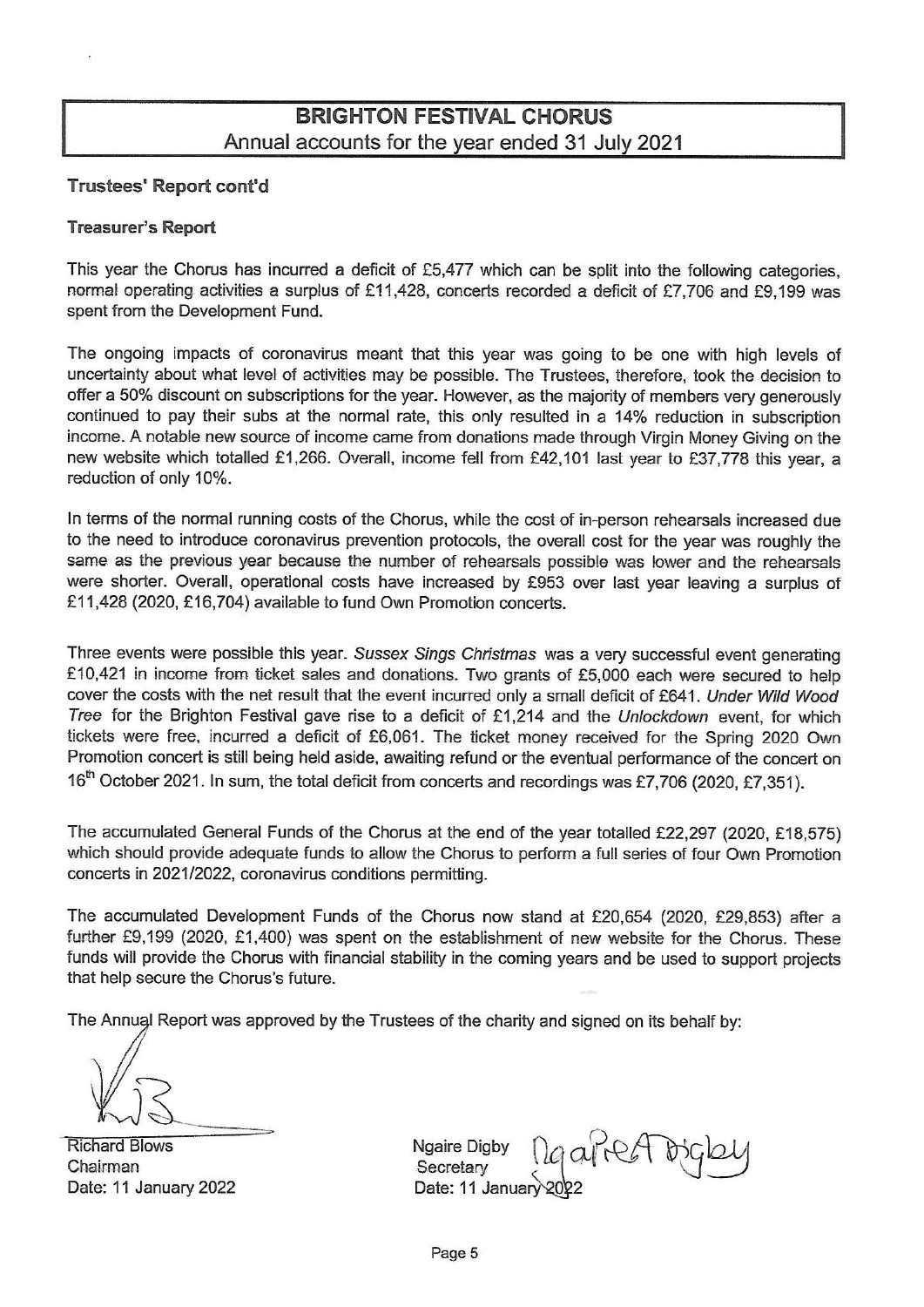#### Independent Examiner's Report to the trustees of Brighton Festival Chorus

I report on the accounts of the charity for the year ended 31 July 2021 which are set out on the pages 7 to 20.

#### Respective responsibilities of trustees and examiner

The trustees are responsible for the preparation of the accounts. The trustees consider that an audit is not required for this year under section 144(2) of the Charities Act 2011 (the 2011 Act) and that an independent examination is needed.

- It is my responsibility to:
- \* examine the accounts under section 145 of the 2011 Act;
- to follow the procedures laid down in the general Directions given by the Charity Commission under section 145(5)(b) of the 2011 Act; and
- to state whether particular matters have come to my attention.

#### Basis of independent examiner's report

My examination was carried out in accordance with the general Directions given by the Charity Commission. An examination includes a review of the accounting records kept by the charity and a comparison of the accounts presented with those records. It also includes consideration of any unusual items or disclosures in the accounts, and seeking explanations from you as trustees concerning any such matters. The procedures undertaken do not provide all the evidence that would be required in an audit and consequently no opinion is given as to whether the accounts present a 'true and fair view' and the report is limited to those matters set out in the next statement.

#### Independent examiner's statement

In connection with my examination, no matter has come to my attention:

- (1) which gives me reasonable cause to believe that in any material respect the requirements:
	- to keep accounting records in accordance with section 130 of the Charities Act 2011; and • to prepare accounts which accord with the accounting records and comply with the accounting
	- requirements of the 2011 Act have not been met; or
- (2) to which, in my opinion, attention should be drawn in order to enable a proper understanding of the accounts to be reached.

im Surlice

Brian Surridge F.C.C.A. Bolden & Long Chartered Accountants and Registered Auditors 36a Goring Road Goring by Sea Worthing **West Sussex BN12 4AD** Date: 17th January 2022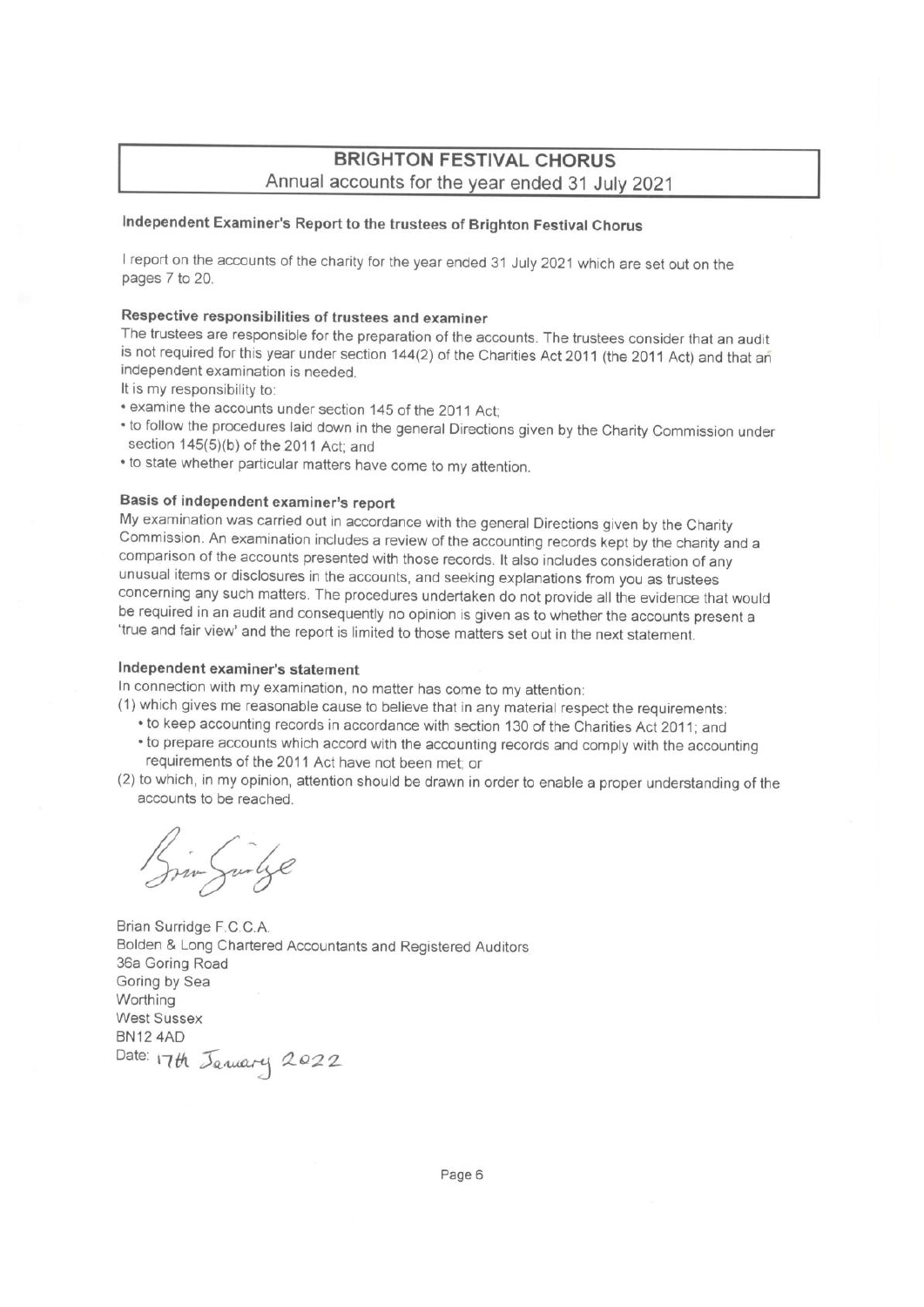## **Section A Statement of financial activities**

|                                          | <b>Restricted</b> |                     |                              |                  |                    |            |  |
|------------------------------------------|-------------------|---------------------|------------------------------|------------------|--------------------|------------|--|
|                                          |                   | <b>Unrestricted</b> | income                       | <b>Endowment</b> |                    | Prior year |  |
|                                          |                   | funds               | funds                        | funds            | <b>Total funds</b> | funds      |  |
|                                          |                   | £                   | £                            | £                | £                  | £          |  |
| Incoming resources (Note 3)              |                   |                     |                              |                  |                    |            |  |
| Income and endowments from:              |                   |                     |                              |                  |                    |            |  |
| Donations and legacies                   |                   | 47,553              |                              |                  | 47,553             | 40,766     |  |
| Charitable activities                    |                   | 14,001              |                              |                  | 14,001             | 34,648     |  |
| Other trading activities                 |                   | 222                 |                              |                  | 222                | 1,287      |  |
| Investments                              |                   | $\overline{2}$      |                              |                  | $\overline{2}$     | 25         |  |
| Other                                    |                   |                     |                              |                  |                    | 43         |  |
|                                          | <b>Total</b>      | 61,778              | $\blacksquare$               | $\blacksquare$   | 61,778             | 76,769     |  |
| <b>Resources expended (Note 6)</b>       |                   |                     |                              |                  |                    |            |  |
| <b>Expenditure on:</b>                   |                   |                     |                              |                  |                    |            |  |
| Raising funds                            |                   | 13,266              |                              |                  | 13,266             | 2,582      |  |
| Charitable activities                    |                   | 53,800              |                              |                  | 53,800             | 64,854     |  |
| Other trading activities                 |                   | 189                 |                              |                  | 189                | 1,860      |  |
| Other                                    |                   |                     |                              | $\blacksquare$   |                    |            |  |
|                                          | <b>Total</b>      | 67,255              | $\qquad \qquad \blacksquare$ | $\blacksquare$   | 67,255             | 69,296     |  |
| Net (expenditure)/income before          |                   |                     |                              |                  |                    |            |  |
| investment gains/(losses)                |                   | (5, 477)            |                              |                  | (5, 477)           | 7,473      |  |
| Net gains/(losses) on investments        |                   |                     |                              |                  |                    |            |  |
| Net (expenditure)/income                 |                   | (5, 477)            |                              |                  | 5,477              | 7,473      |  |
| <b>Extraordinary items</b>               |                   |                     |                              |                  |                    |            |  |
| <b>Transfers between funds</b>           |                   |                     |                              |                  |                    |            |  |
| Other recognised gains/(losses):         |                   |                     |                              |                  |                    |            |  |
| Gains and losses on revaluation of fixed |                   |                     |                              |                  |                    |            |  |
| assets for the charity's own use         |                   |                     |                              |                  |                    |            |  |
| Other gains/(losses)                     |                   |                     |                              |                  |                    |            |  |
| <b>Net movement in funds</b>             |                   | (5, 477)            | $\overline{\phantom{a}}$     |                  | (5, 477)           | 7,473      |  |
| <b>Reconciliation of funds:</b>          |                   |                     |                              |                  |                    |            |  |
| Total funds brought forward              |                   | 48,428              |                              |                  | 48,428             | 40,955     |  |
| <b>Funds transferred</b>                 |                   |                     |                              |                  |                    |            |  |
| <b>Total funds carried forward</b>       |                   | 42,951              | $\overline{a}$               | $\overline{a}$   | 42,951             | 48,428     |  |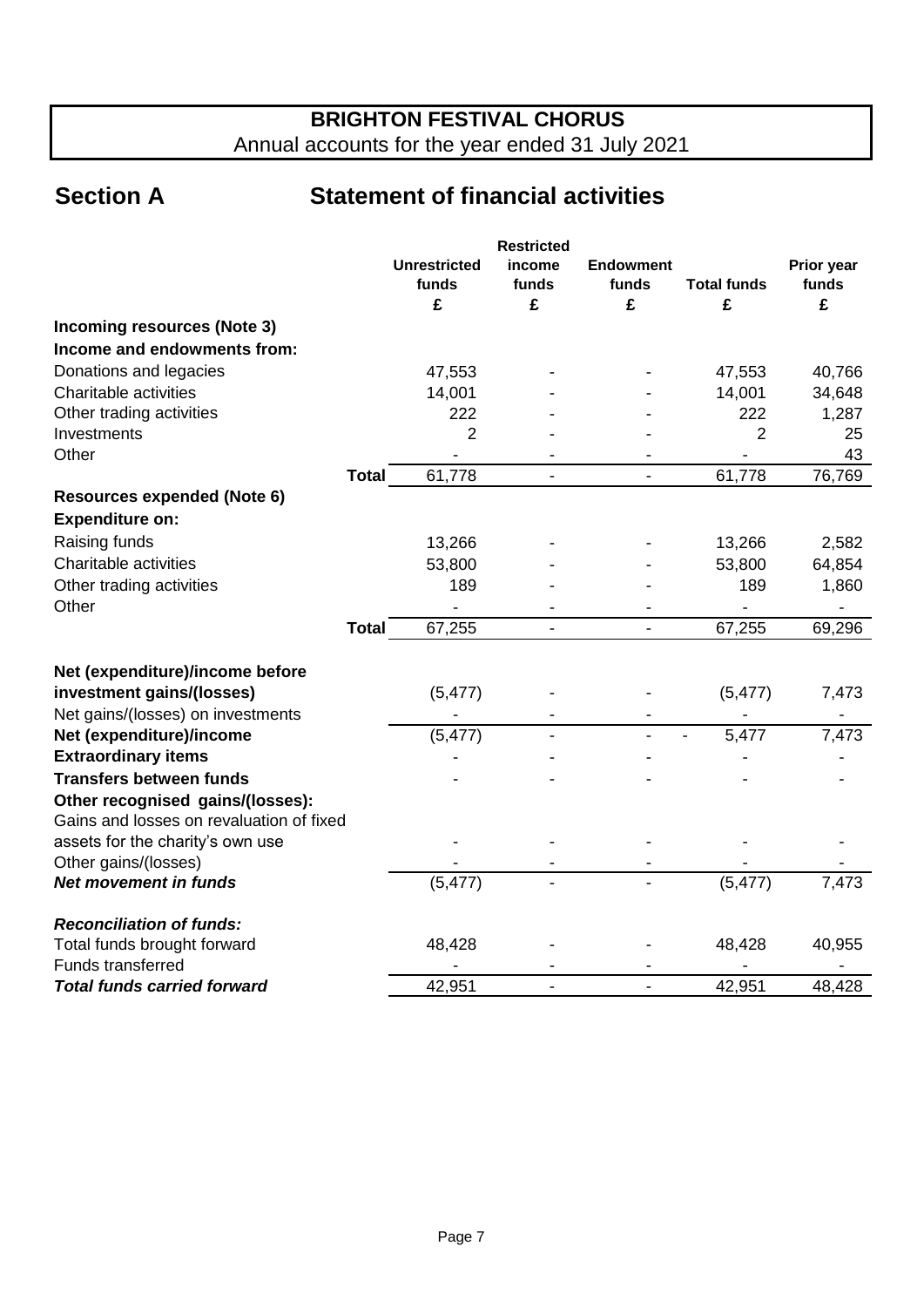## **Section B**

## **Balance sheet**

|                                           |                                  |                              | Restricted      |                              |                           |                              |
|-------------------------------------------|----------------------------------|------------------------------|-----------------|------------------------------|---------------------------|------------------------------|
|                                           |                                  | <b>Unrestricted</b><br>funds | income<br>funds | Endowment<br>funds           | <b>Total this</b><br>year | <b>Total last</b><br>year    |
| <b>Fixed assets</b>                       |                                  | £                            | £               | £                            | £                         | £                            |
| Intangible assets                         | (Note 15)                        |                              |                 |                              |                           |                              |
| Tangible assets                           | (Note 14)                        |                              |                 |                              |                           |                              |
| Heritage assets                           | (Note 16)                        |                              |                 |                              |                           |                              |
| Investments                               | (Note 17)                        |                              |                 |                              |                           |                              |
|                                           | <b>Total fixed assets</b>        |                              | i.              | $\qquad \qquad \blacksquare$ |                           | $\qquad \qquad \blacksquare$ |
| <b>Current assets</b>                     |                                  |                              |                 |                              |                           |                              |
| <b>Stocks</b>                             | (Note 18)                        |                              |                 |                              |                           |                              |
| Debtors                                   | (Note 19)                        | 6,257                        |                 |                              | 6,257                     | 6,542                        |
| Investments                               | (Note 17)                        |                              |                 |                              |                           |                              |
| Cash at bank and in hand (Note 24)        |                                  | 54,730                       |                 |                              | 54,730                    | 50,844                       |
|                                           | <b>Total current assets</b>      | 60,987                       | -               |                              | 60,987                    | 57,386                       |
|                                           |                                  |                              |                 |                              |                           |                              |
| Creditors: amounts falling due within one |                                  |                              |                 |                              |                           |                              |
| year                                      | (Note 20)                        | 18,036                       |                 |                              | 18,036                    | 8,958                        |
|                                           |                                  |                              |                 |                              |                           |                              |
|                                           | Net current assets/(liabilities) | 42,951<br>-                  |                 |                              | 42,951                    | 48,428                       |
|                                           |                                  |                              |                 |                              |                           |                              |
| Total assets less current liabilities     |                                  | 42,951                       | í.              |                              | 42,951                    | 48,428                       |
|                                           |                                  |                              |                 |                              |                           |                              |
| Creditors: amounts falling due after      |                                  |                              |                 |                              |                           |                              |
| one year                                  | (Note 20)                        |                              |                 |                              |                           |                              |
| <b>Provisions for liabilities</b>         |                                  |                              |                 |                              |                           |                              |
|                                           |                                  |                              |                 |                              |                           |                              |
| Total net assets or liabilities           |                                  | 42,951                       |                 | $\overline{\phantom{a}}$     | 42,951                    | 48,428                       |
|                                           |                                  |                              |                 |                              |                           |                              |
| <b>Funds of the Charity</b>               |                                  |                              |                 |                              |                           |                              |
| Endowment funds                           | (Note 27)                        |                              |                 |                              |                           |                              |
| Restricted income funds                   | (Note 27)                        |                              |                 |                              |                           |                              |
| Unrestricted funds                        | (Note 27)                        | 42,951                       |                 |                              | 42,951                    | 48,428                       |
| Revaluation reserve                       |                                  |                              |                 |                              |                           |                              |
|                                           | <b>Total funds</b>               | 42,951                       |                 |                              | 42,951                    | 48,428                       |
| Signed by two trustees on behalf of all   |                                  |                              |                 |                              |                           |                              |
| the trustees                              |                                  |                              |                 |                              |                           | Date of                      |
|                                           |                                  | Name                         |                 |                              |                           | approval                     |
|                                           |                                  |                              |                 |                              |                           | dd/mm/yyyy                   |
|                                           |                                  |                              |                 |                              |                           | 11/01/2022                   |
|                                           |                                  | Richard Blows Chairman       |                 |                              |                           |                              |
|                                           |                                  | Ngaire Digby                 |                 | Mairer d'asu                 |                           | 11/01/2022                   |
|                                           |                                  | Secretary                    |                 |                              |                           |                              |
|                                           |                                  |                              |                 |                              |                           |                              |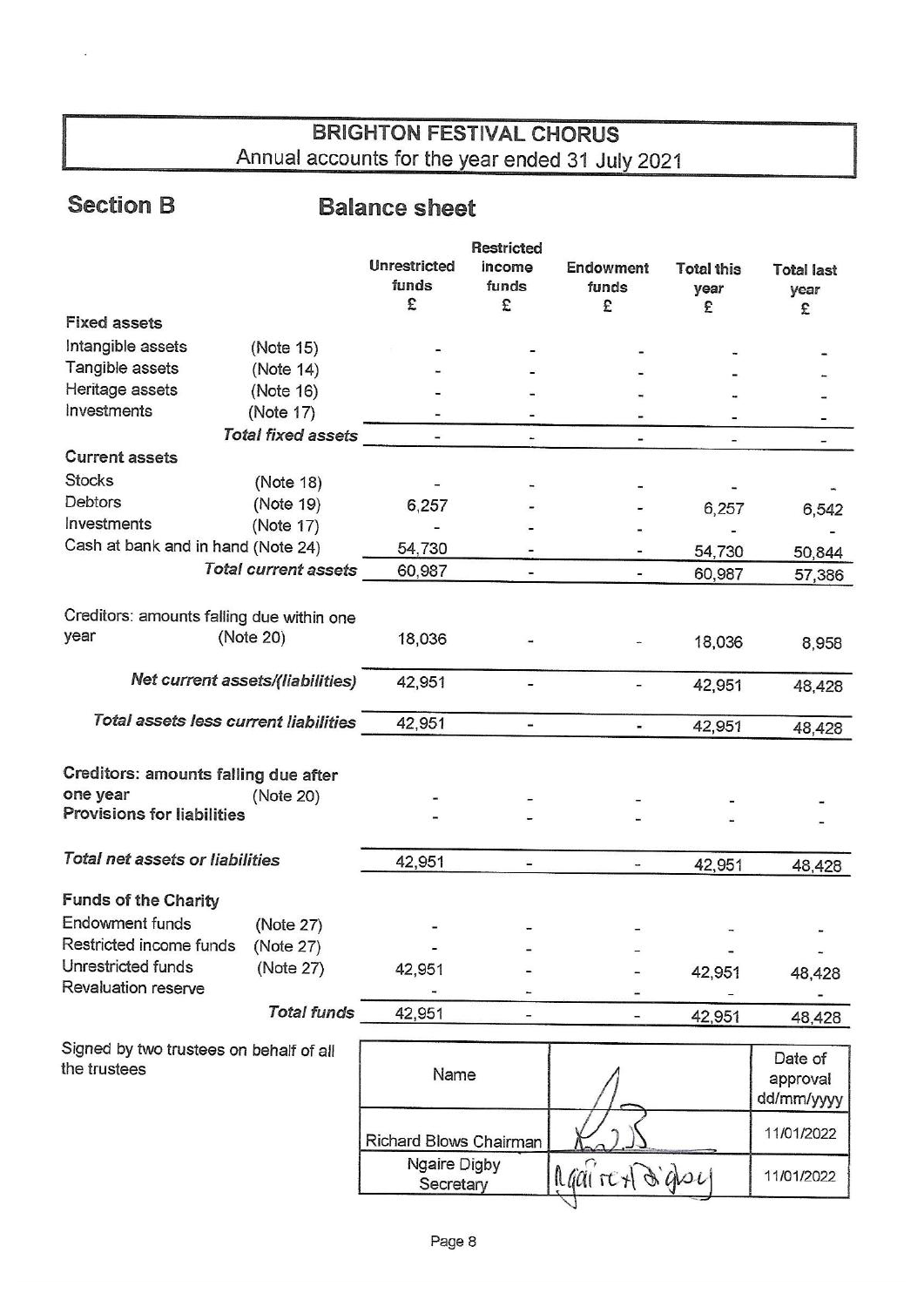#### **Section C Notes to the accounts for the year ended 31 July 2021**

#### **Note 1 Basis of preparation**

#### **1.1 Basis of accounting**

These accounts have been prepared under the historical cost convention with items recognised at cost or transaction value unless otherwise stated in the relevant note(s) to these accounts.

The accounts have been prepared in accordance with:

• the Statement of Recommended Practice: Accounting and Reporting by Charities preparing their accounts in accordance with the Financial Reporting Standard applicable in the UK and Republic of Ireland (FRS 102) issued on 16 July 2014

• the Financial Reporting Standard applicable in the United Kingdom and Republic of Ireland (FRS 102)

and with the Charities Act 2011.

#### **1.2 Going concern**

An explanation as to those factors that support the conclusion that the charity is a going concern;

Disclosure of any uncertainties that make the going concern assumption doubtful;

Where accounts are not prepared on a going concern basis, please disclose this fact together with the basis on which the trustees prepared the accounts and the reason why the charity is not regarded as a going concern.

# Not applicable Not applicable

#### **1.3 Change of accounting policy**

The accounts present a true and fair view and the accounting policies adopted are those outlined in note 2. There have been no changes in accounting policies.

#### **1.4 Changes to accounting estimates**

No changes to accounting estimates have occurred in the reporting period.

#### **1.5 Material prior year errors**

No material prior year errors have been identified in the reporting period.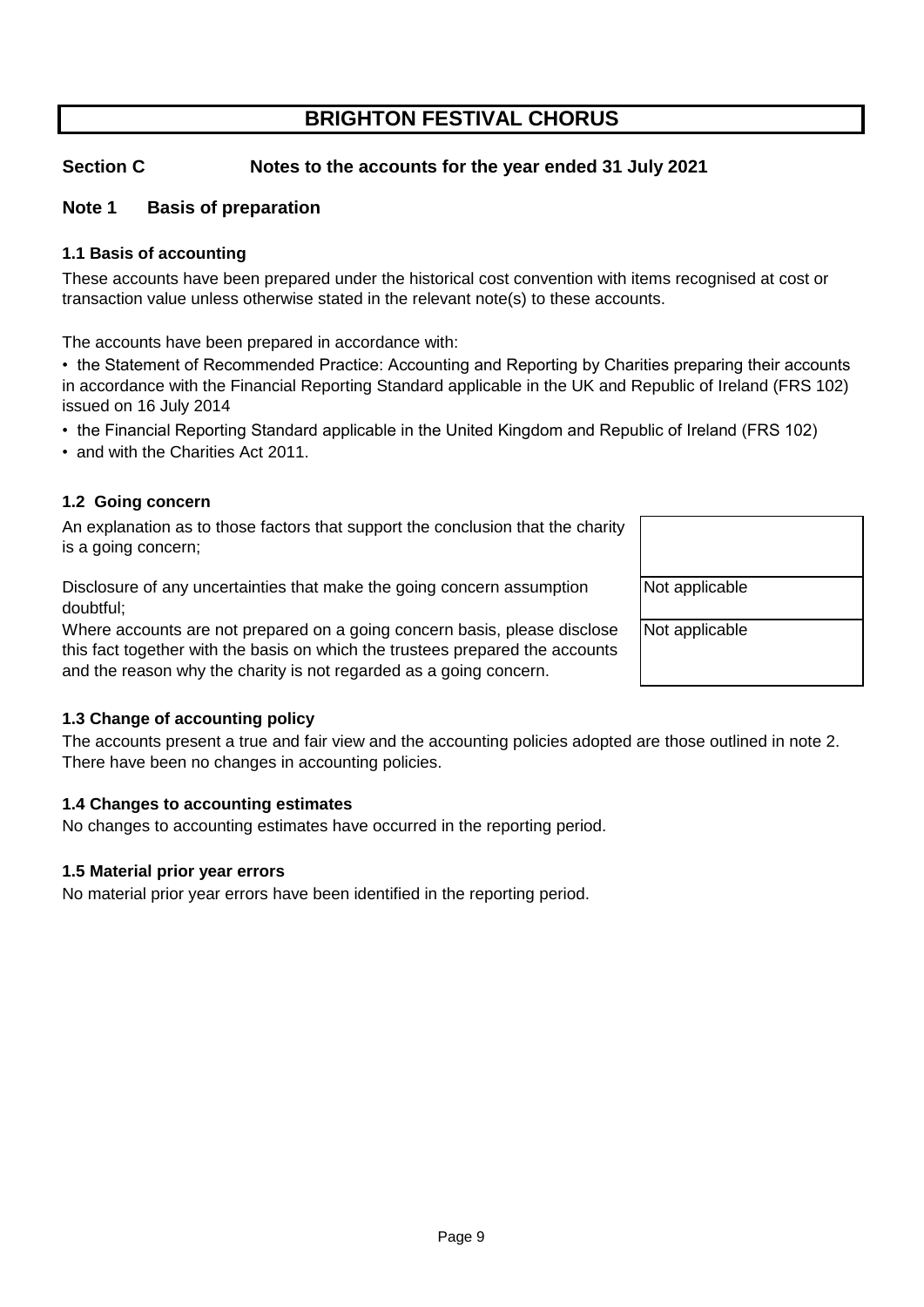| <b>Section C</b>                              | Notes to the accounts for the year ended 31 July 2021 (cont'd)                                                                                                                                                                                                                           |
|-----------------------------------------------|------------------------------------------------------------------------------------------------------------------------------------------------------------------------------------------------------------------------------------------------------------------------------------------|
| Note 2                                        | <b>Accounting policies</b>                                                                                                                                                                                                                                                               |
| 2.1 Income                                    |                                                                                                                                                                                                                                                                                          |
| <b>Recognition of income</b>                  | These are included in the Statement of Financial Activities (SoFA) when:<br>the charity becomes entitled to the resource;<br>$\sim$<br>it is more likely than not that the trustees will receive the resources; and<br>- the monetary value can be measured with sufficient reliability. |
| <b>Offsetting</b>                             | There has been no offsetting of assets and liabilities, or income and expenses,<br>unless required or permitted.                                                                                                                                                                         |
| <b>Grants and donations</b>                   | Grants and donations are only included in the SoFA when the general income<br>recognition criteria are met. The charity received no performance related grants.                                                                                                                          |
| Legacies                                      | The charity received no legacies.                                                                                                                                                                                                                                                        |
| <b>Government Grants</b>                      | The charity has not received any government grants in the reporting period.                                                                                                                                                                                                              |
| Tax reclaims on                               | Gift Aid receivable is included in income when there is a valid declaration from the                                                                                                                                                                                                     |
| donations and gifts                           | donor. Any Gift Aid amount recovered on a donation is considered to be part of that<br>gift and is treated as an addition to the same fund as the initial donation unless the<br>donor or the terms of the appeal have specified otherwise.                                              |
| <b>Contractual income and</b>                 | This is only included in the SoFA once the charity has provided the related goods or                                                                                                                                                                                                     |
| performance related                           | services or met the performance related conditions.                                                                                                                                                                                                                                      |
| and facilities                                | Donated goods, services Donated goods, facilities and services are not recognised as income, except to the<br>extent that they generate fundraising income for the charity.                                                                                                              |
|                                               | No stocks of donated goods are held.                                                                                                                                                                                                                                                     |
|                                               | No goods have been donated for on-going use by the charity.                                                                                                                                                                                                                              |
|                                               | Gifts in kind for use by the charity have are not recognised as income, except to the<br>extent that they generate fundraising income for the charity.                                                                                                                                   |
| <b>Support costs</b><br><b>Volunteer help</b> | The charity has incurred expenditure on support costs.<br>The value of any voluntary help received is not included in the accounts but is<br>described in Note 5.                                                                                                                        |
| Income from interest,                         | This is included in the accounts when receipt is probable and the amount receivable                                                                                                                                                                                                      |
| royalties and dividends                       | can be measured reliably.                                                                                                                                                                                                                                                                |
| Income from                                   | Membership subscriptions received in the nature of a gift are recognised in                                                                                                                                                                                                              |
| membership                                    | Donations and Legacies.                                                                                                                                                                                                                                                                  |
| subscriptions                                 | Membership subscriptions which give a member the right to buy services or other<br>benefits are recognised as income earned from the provision of goods and services<br>as income from charitable activities.                                                                            |
| <b>Settlement of insurance</b>                | There were no settlements of insurance claims.                                                                                                                                                                                                                                           |
| claims                                        |                                                                                                                                                                                                                                                                                          |
| <b>Investment gains and</b><br>losses         | There were no investment gains or losses.                                                                                                                                                                                                                                                |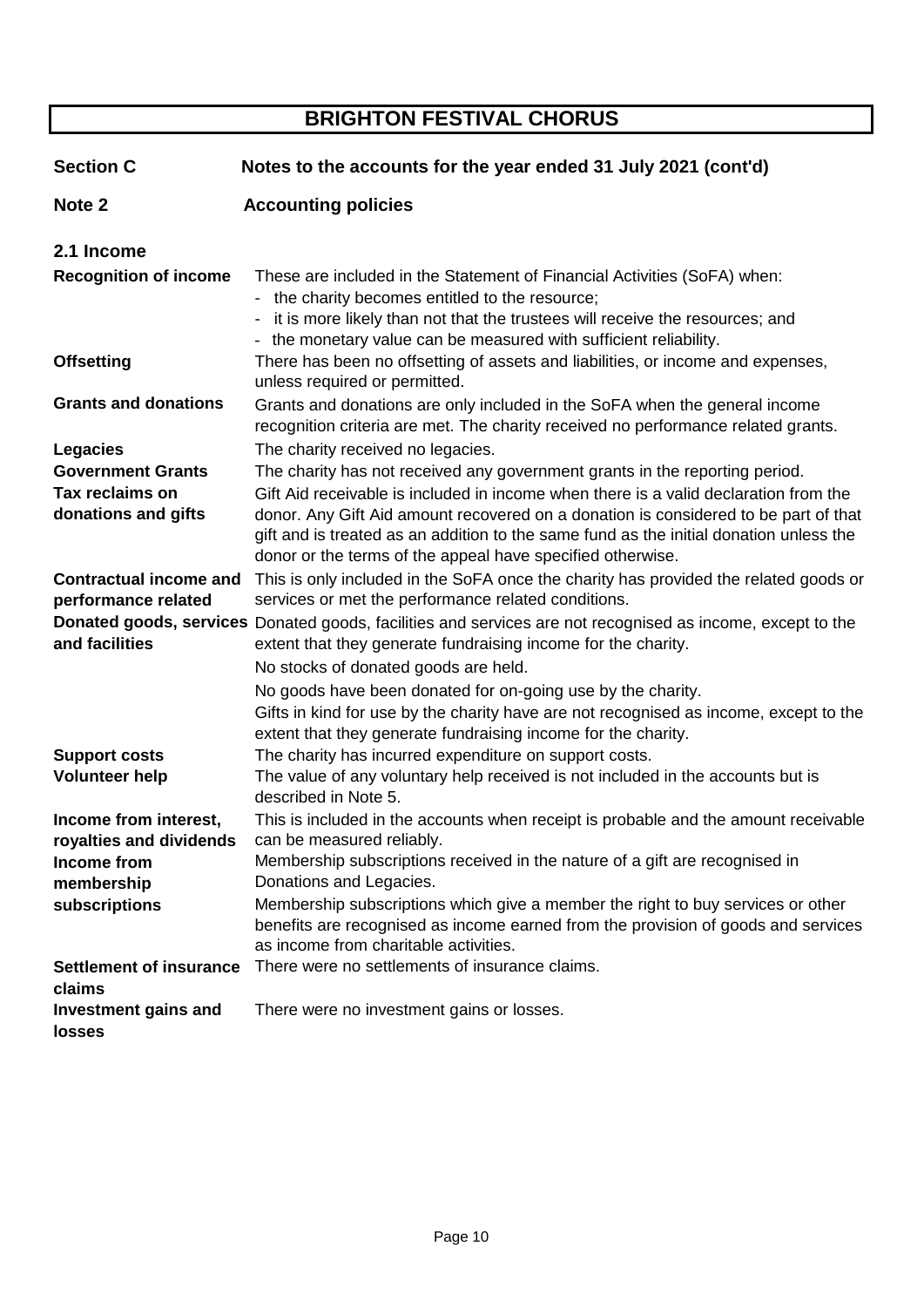| <b>Section C</b>                                                        | Notes to the accounts for the year ended 31 July 2021 (cont'd)                                                                                                                                                                                                                                                                                                                                                     |
|-------------------------------------------------------------------------|--------------------------------------------------------------------------------------------------------------------------------------------------------------------------------------------------------------------------------------------------------------------------------------------------------------------------------------------------------------------------------------------------------------------|
| Note <sub>2</sub>                                                       | <b>Accounting policies cont'd</b>                                                                                                                                                                                                                                                                                                                                                                                  |
| 2.2 Expenditure and liabilities<br><b>Liability recognition</b>         | Liabilities are recognised where it is more likely than not that there is a legal or<br>constructive obligation committing the charity to pay out resources and the amount<br>of the obligation can be measured with reasonable certainty.                                                                                                                                                                         |
| costs                                                                   | Governance and support Support and governance costs have not been allocated to activity cost categories.                                                                                                                                                                                                                                                                                                           |
| <b>Grants with</b><br>performance conditions                            | The charity gave no grants.                                                                                                                                                                                                                                                                                                                                                                                        |
| <b>Grants payable without</b><br>performance conditions                 | The charity gave no grants.                                                                                                                                                                                                                                                                                                                                                                                        |
| <b>Redundancy cost</b><br><b>Deferred income</b><br><b>Creditors</b>    | The charity made no redundancy payments during the reporting period.<br>No material item of deferred income has been included in the accounts.<br>The charity has creditors which are measured at settlement amounts less any trade<br>discounts.                                                                                                                                                                  |
| <b>Provisions for liabilities</b>                                       | A liability is measured on recognition at its historical cost and then subsequently<br>measured at the best estimate of the amount required to settle the obligation at the<br>reporting date.                                                                                                                                                                                                                     |
| <b>Basic financial</b><br>instruments                                   | The charity accounts for basic financial instruments on initial recognition as per<br>paragraph 10.7 FRS102 SORP. Subsequent measurement is as per paragraphs<br>11.17 to 11.19, FRS102 SORP.                                                                                                                                                                                                                      |
| 2.3 Assets<br>use by charity                                            | Tangible fixed assets for These are capitalised if they can be used for more than one year, and cost at least<br>£200.<br>They are valued at cost.<br>The depreciation rates and methods used are disclosed in note 14.                                                                                                                                                                                            |
| Intangible fixed assets<br><b>Heritage assets</b><br><b>Investments</b> | The charity has no intangible fixed assets.<br>The charity has no heritage assets.<br>The charity hold no investments.                                                                                                                                                                                                                                                                                             |
| <b>Stocks and work in</b><br>progress<br><b>Debtors</b>                 | Stocks held for sale as part of non-charitable trade are measured at the lower or<br>cost or net realisable value. The charity holds no work in progress.<br>Debtors (including trade debtors and loans receivable) are measured on initial<br>recognition at settlement amount after any trade discounts or amount advanced by<br>the charity. Subsequently, they are measured at the cash or other consideration |
| <b>Current asset</b><br>investments                                     | expected to be received.<br>The charity holds no investments.                                                                                                                                                                                                                                                                                                                                                      |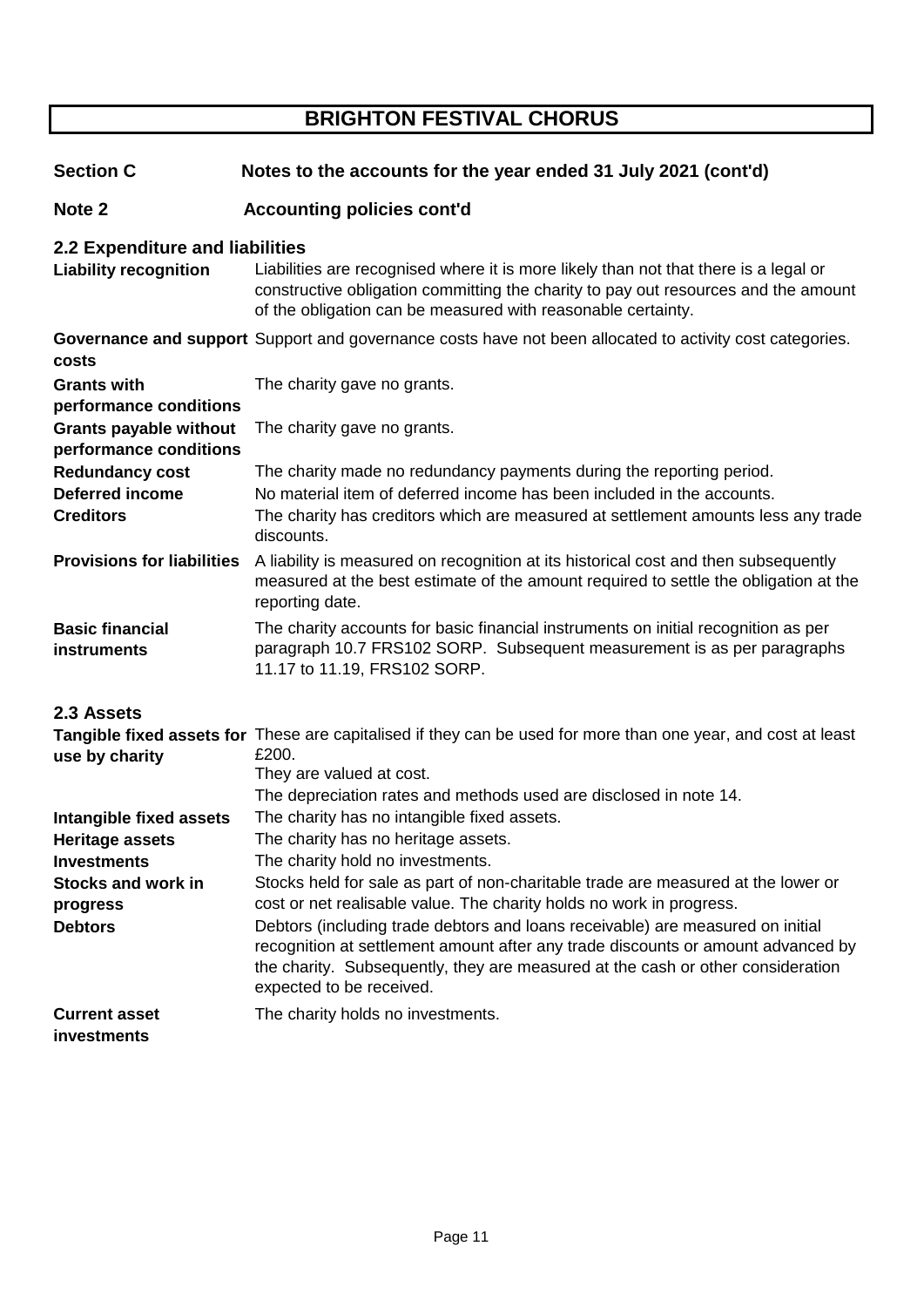#### Section C Notes to the accounts for the year ended 31 July 2021 (cont'd)

#### **Note 3 Analysis of income**

|                     |                                        |              | <b>Unrestricted</b><br>funds | <b>Restricted</b><br>income<br>funds | <b>Endowment</b><br>funds | <b>Total funds</b>       | Prior year               |
|---------------------|----------------------------------------|--------------|------------------------------|--------------------------------------|---------------------------|--------------------------|--------------------------|
|                     | <b>Analysis</b>                        |              | £                            | £                                    | £                         | £                        | £                        |
| <b>Donations</b>    | Donations and gifts                    |              | 6,449                        |                                      |                           | 6,449                    | 4,527                    |
| and legacies:       | Gift Aid                               |              | 5,213                        |                                      |                           | 5,213                    | 6,145                    |
|                     | Legacies                               |              |                              |                                      |                           |                          |                          |
|                     | General grants provided by             |              |                              |                                      |                           |                          |                          |
|                     | government/other charities             |              | 10,000                       |                                      |                           | 10,000                   |                          |
|                     | Membership subscriptions and           |              |                              |                                      |                           |                          |                          |
|                     | sponsorships which are in substance    |              |                              |                                      |                           |                          |                          |
|                     | donations                              |              | 25,891                       |                                      |                           | 25,891                   | 30,094                   |
|                     | Donated goods, facilities and services |              |                              |                                      |                           |                          |                          |
|                     | Other                                  |              |                              |                                      |                           |                          |                          |
|                     |                                        | <b>Total</b> | 47,553                       | $\blacksquare$                       | $\overline{\phantom{a}}$  | 47,553                   | 40,766                   |
|                     |                                        |              |                              |                                      |                           |                          |                          |
| <b>Charitable</b>   | Concerts                               |              | 13,799                       |                                      |                           | 13,799                   | 34,088                   |
| activities:         | Recordings                             |              |                              |                                      |                           |                          | 560                      |
|                     | Other                                  |              | 202                          |                                      |                           | 202                      | $\blacksquare$           |
|                     |                                        | <b>Total</b> | 14,001                       | $\overline{\phantom{a}}$             | $\overline{a}$            | 14,001                   | 34,648                   |
|                     |                                        |              |                              |                                      |                           |                          |                          |
|                     | Other trading Other Trading Activities |              | 222                          |                                      |                           | 222                      | 1,287                    |
| activities:         | Other                                  |              | 222                          |                                      |                           | $\overline{\phantom{a}}$ | 43                       |
|                     |                                        | <b>Total</b> |                              | $\overline{\phantom{a}}$             | $\overline{\phantom{a}}$  | 222                      | 1,330                    |
| Income from         | Interest income                        |              | $\overline{2}$               |                                      |                           | $\overline{2}$           | 25                       |
| investments:        | Dividend income                        |              |                              |                                      |                           |                          |                          |
|                     | Rental and leasing income              |              |                              |                                      |                           |                          |                          |
|                     | Other                                  |              |                              |                                      |                           |                          |                          |
|                     |                                        | <b>Total</b> | $\overline{2}$               |                                      | $\overline{a}$            | $\overline{2}$           | 25                       |
|                     |                                        |              |                              |                                      |                           |                          |                          |
| <b>Separate</b>     |                                        |              |                              |                                      |                           |                          |                          |
| material item       |                                        |              |                              |                                      |                           |                          |                          |
| of income:          |                                        | <b>Total</b> | $\blacksquare$               | $\overline{\phantom{a}}$             | $\blacksquare$            | $\overline{\phantom{a}}$ | $\overline{\phantom{a}}$ |
|                     |                                        |              |                              |                                      |                           |                          |                          |
|                     | Conversion of endowment funds into     |              |                              |                                      |                           |                          |                          |
|                     | income                                 |              |                              |                                      |                           |                          |                          |
|                     | Gain on disposal of a tangible fixed   |              |                              |                                      |                           |                          |                          |
|                     | asset held for charity's own use       |              |                              |                                      |                           |                          |                          |
| Other:              | Gain on disposal of a programme        |              |                              |                                      |                           |                          |                          |
|                     | related investment                     |              |                              |                                      |                           |                          |                          |
|                     | Royalties from the exploitation of     |              |                              |                                      |                           |                          |                          |
|                     | intellectual property rights           |              |                              |                                      |                           |                          |                          |
|                     | Other                                  |              |                              |                                      |                           |                          |                          |
|                     |                                        | <b>Total</b> |                              |                                      |                           |                          |                          |
| <b>TOTAL INCOME</b> |                                        |              | 61,778                       | $\overline{\phantom{a}}$             | $\blacksquare$            | 61,778                   | 76,769                   |
|                     |                                        |              |                              |                                      |                           |                          |                          |

#### **Other information:**

£20 of income in the prior year was restricted.

The charity has no endowment funds.

Within the income items above there are no material items.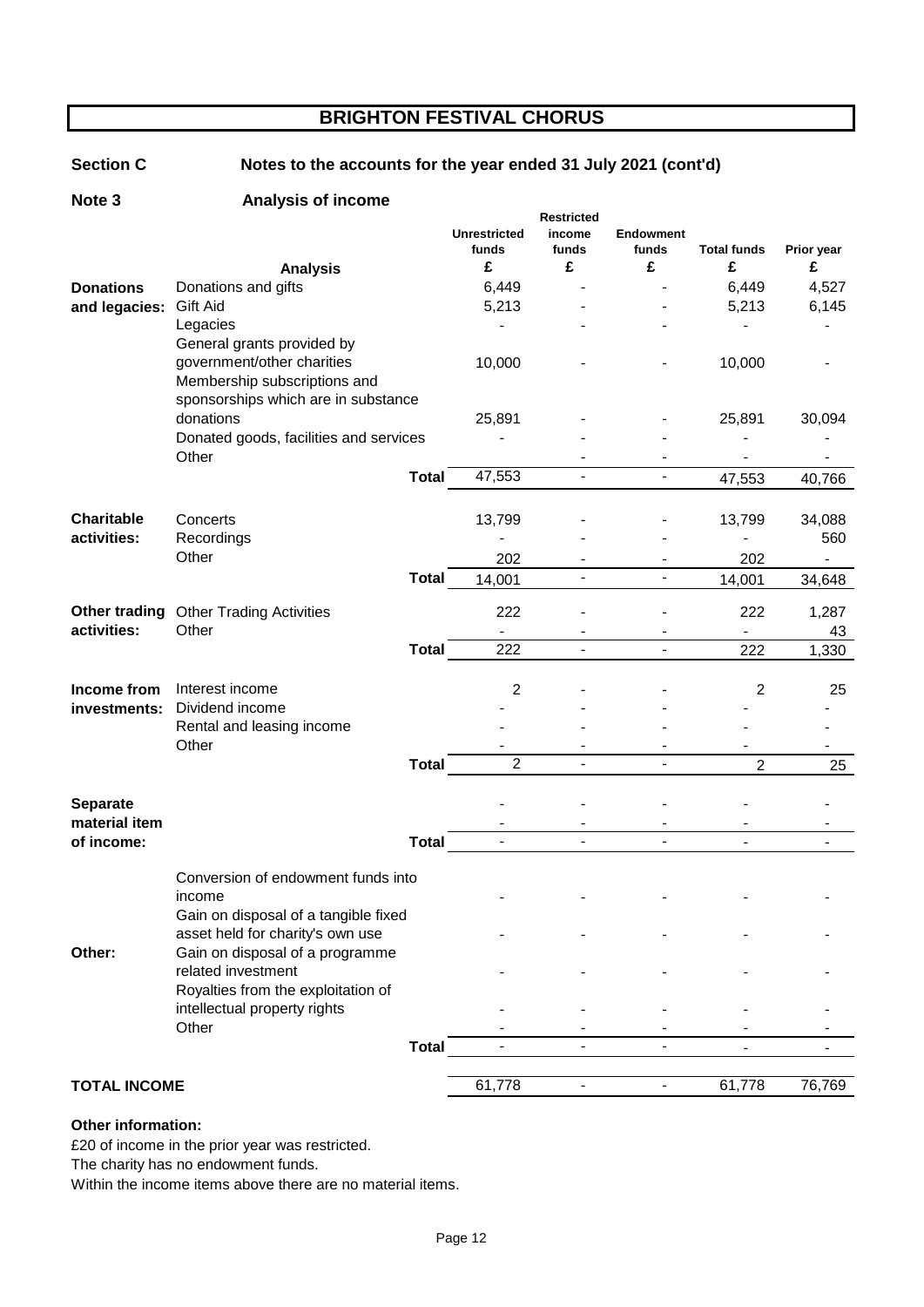#### Section C Notes to the accounts for the year ended 31 July 2021 (cont'd)

#### **Note 4 Analysis of receipts of government grants**

The charity received no government grants (2020 nil).

services.

#### **Note 5 Donated goods, facilities and services**

|                 | This year | Last year                     |  |
|-----------------|-----------|-------------------------------|--|
| Seconded staff  |           | -                             |  |
| Use of property |           |                               |  |
| Other           |           | $\overline{\phantom{0}}$<br>- |  |
|                 |           | $\overline{\phantom{0}}$      |  |
|                 |           |                               |  |

Donated goods, facilities and services are not recognised as income, except to the extent that they generate fundraising income for the charity.

Details of any unfulfilled conditions and other contingencies attaching to resources from donated goods and services not recognised in income.

Details of the accounting policy for the recognition and valuation of donated goods, facilities and

Details of other forms of other donated goods and services not recognised in the accounts, eg contribution of unpaid volunteers.

Not applicable

The charity has no employees. It contracts its professional musical staff but most adminstrative and marketing functions are carried out by volunteers.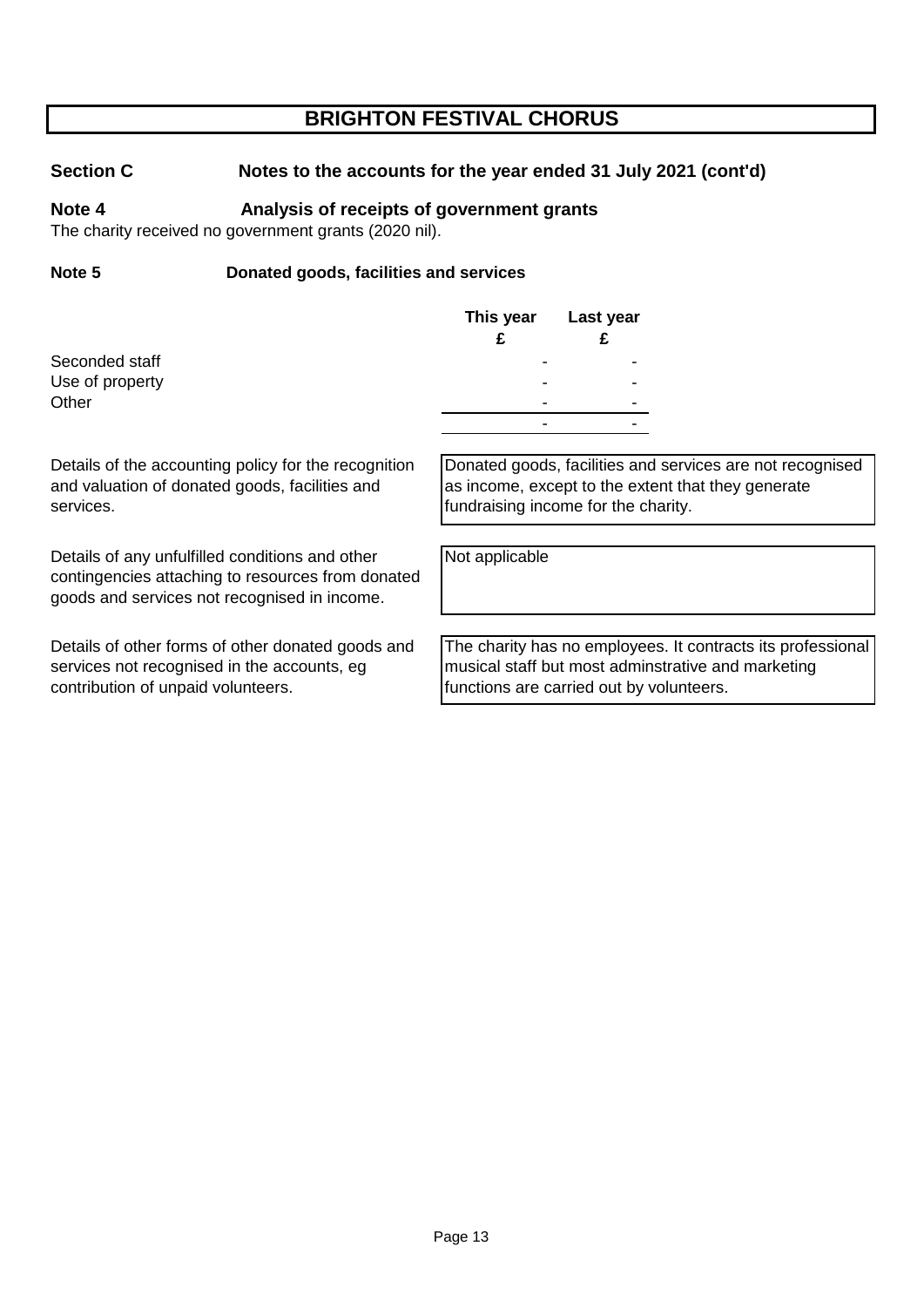| <b>Section C</b>         | Notes to the accounts for the year ended 31 July 2021 (cont'd) |                              |                                      |                           |                    |                              |
|--------------------------|----------------------------------------------------------------|------------------------------|--------------------------------------|---------------------------|--------------------|------------------------------|
| Note 6                   | <b>Analysis of expenditure</b>                                 |                              |                                      |                           |                    |                              |
|                          |                                                                | <b>Unrestricted</b><br>funds | <b>Restricted</b><br>income<br>funds | <b>Endowment</b><br>funds | <b>Total funds</b> | <b>Prior year</b>            |
|                          | <b>Analysis</b>                                                | £                            | £                                    | £                         | £                  | £                            |
| <b>Expenditure on</b>    | Incurred seeking donations                                     | 754                          |                                      |                           | 754                | 582                          |
| raising funds:           | Incurred seeking legacies                                      |                              |                                      |                           |                    |                              |
|                          | Incurred seeking grants                                        |                              |                                      |                           |                    |                              |
|                          | Operating membership schemes and social<br><b>lotteries</b>    |                              |                                      |                           |                    |                              |
|                          | Staging fundraising events                                     |                              |                                      |                           |                    |                              |
|                          | Fundraising agents                                             |                              |                                      |                           |                    |                              |
|                          | Operating charity shops                                        |                              |                                      |                           |                    |                              |
|                          | Operating a trading company undertaking                        |                              |                                      |                           |                    |                              |
|                          | non-charitable trading activity                                |                              |                                      |                           |                    |                              |
|                          | Advertising, marketing, direct mail and                        |                              |                                      |                           |                    |                              |
|                          | publicity                                                      | 12,512                       |                                      |                           | 12,512             | 2,000                        |
|                          | Start up costs incurred in generating new                      |                              |                                      |                           |                    |                              |
|                          | source of future income                                        |                              |                                      |                           |                    |                              |
|                          | Database development costs                                     |                              |                                      |                           |                    |                              |
|                          | Other trading activities                                       | 189                          |                                      |                           | 189                | 1,860                        |
|                          | Investment management costs                                    |                              |                                      |                           |                    |                              |
|                          | Intellectual property licencing costs                          |                              |                                      |                           |                    |                              |
|                          | Rent collection, property repairs and<br>maintenance charges   |                              |                                      |                           |                    |                              |
|                          | <b>Total expenditure on raising funds</b>                      | 13,455                       | $\overline{\phantom{a}}$             | $\overline{\phantom{a}}$  | 13,455             | 4,442                        |
|                          |                                                                |                              |                                      |                           |                    |                              |
| <b>Expenditure on</b>    | Concerts                                                       | 51,697                       |                                      |                           | 51,697             | 62,164                       |
| charitable<br>activities | <b>Governance Costs</b>                                        | 2,103                        |                                      |                           | 2,103              | 2,690                        |
|                          | Total expenditure on charitable activities                     | 53,800                       | $\overline{\phantom{a}}$             | $\overline{\phantom{a}}$  | 53,800             | 64,854                       |
|                          | <b>Separate material</b> Examination of Financial Statements   | 560                          |                                      |                           | 560                | 540                          |
|                          | item of expense  Depreciation and Amortisation                 |                              |                                      |                           |                    | 189                          |
|                          | Insurance                                                      | 382                          |                                      |                           | 382                | 396                          |
|                          | <b>Other Governance Costs</b>                                  | 1,161                        |                                      |                           | 1,161              | 1,565                        |
|                          | <b>Total Governance Costs</b>                                  | 2,103                        | $\mathbf{r}$                         |                           | 2,103              | 2,690                        |
|                          |                                                                |                              |                                      |                           |                    |                              |
| Other                    |                                                                |                              |                                      |                           |                    |                              |
|                          | <b>Total Other Costs</b>                                       | $\blacksquare$               | $\blacksquare$                       | $\overline{\phantom{a}}$  | $\blacksquare$     | $\qquad \qquad \blacksquare$ |
|                          |                                                                |                              |                                      |                           |                    |                              |
| <b>TOTAL EXPENDITURE</b> |                                                                | 67,255                       |                                      |                           | 67,255             | 69,296                       |

#### **Other information:**

The charity does not analyse its expenditure by activity.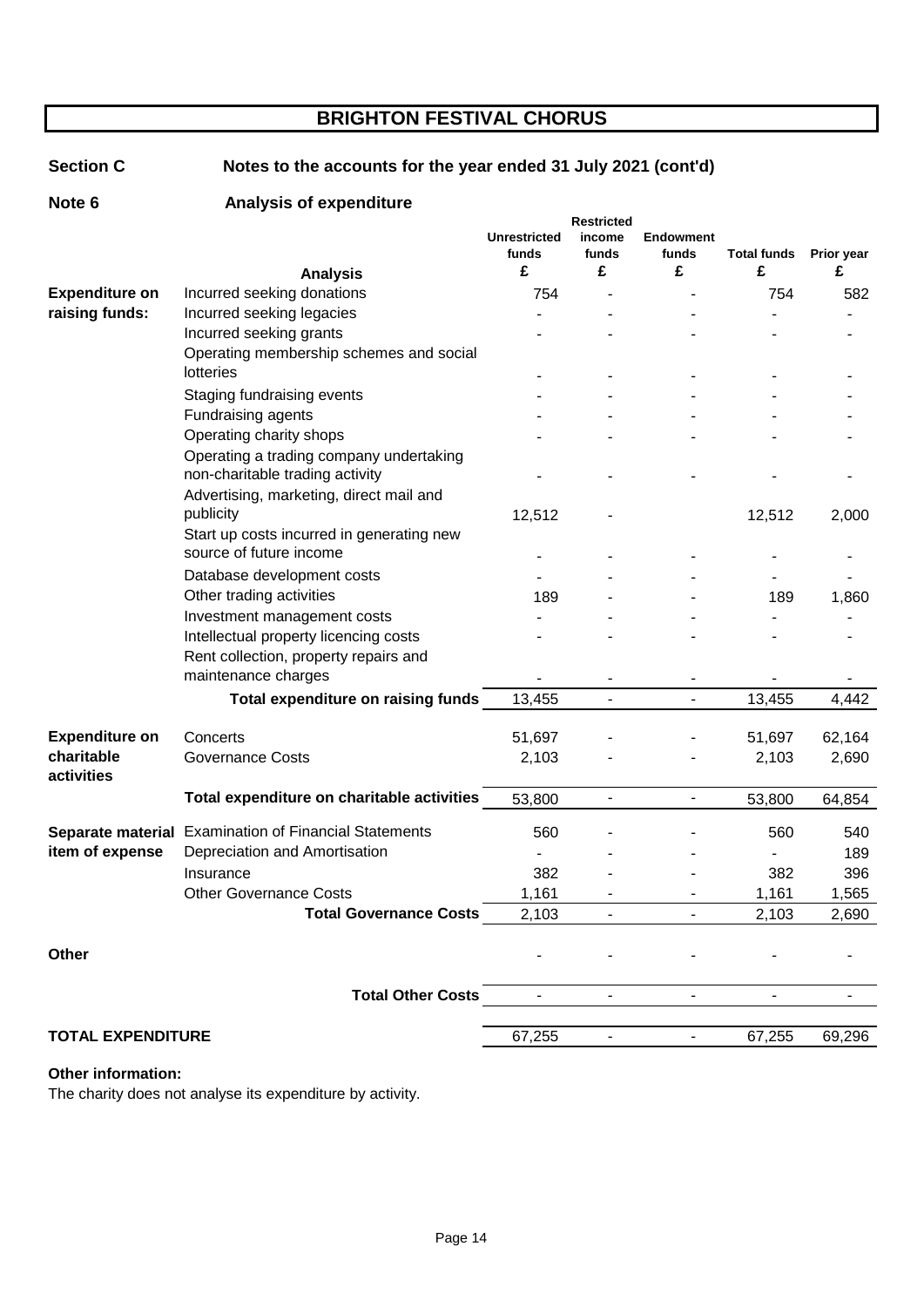#### Section C Notes to the accounts for the year ended 31 July 2021 (cont'd)

#### **Note 7 Extraordinary items**

The charity does not have any extraordinary items (2020 nil).

#### **Note 8 Funds received as agent**

The charity has not received funds as an agent and does not operate as a consortia with another charity to achieve economies of scale (2020 nil).

#### **Note 9 Support Costs**

The charity has not adopted the activity analysis of the SORP to analyse expenditure.

#### **Note 10 Details of certain items of expenditure**

|                                                                                    | This year | Last year |
|------------------------------------------------------------------------------------|-----------|-----------|
| Fees for examination of the accounts                                               |           |           |
| Independent examiner's fees                                                        | 560       | 540       |
| Assurance services other than audit or independent                                 |           |           |
| Tax advisory fees                                                                  |           |           |
| Other fees (for example: financial advice, consultancy, accountancy services) paid |           |           |
| to the independent examiner                                                        |           |           |

#### **Note 11 Paid employees**

The charity does not have any paid employees (2020 nil).

#### **Note 12 Defined contribution pension scheme or defined benefit scheme accounted for as a defined contribution scheme.**

The charity does not operate a defined contribution pension scheme (2020 nil).

#### **Note 13 Grantmaking**

The charity has not made any material grants or donations (2020 nil).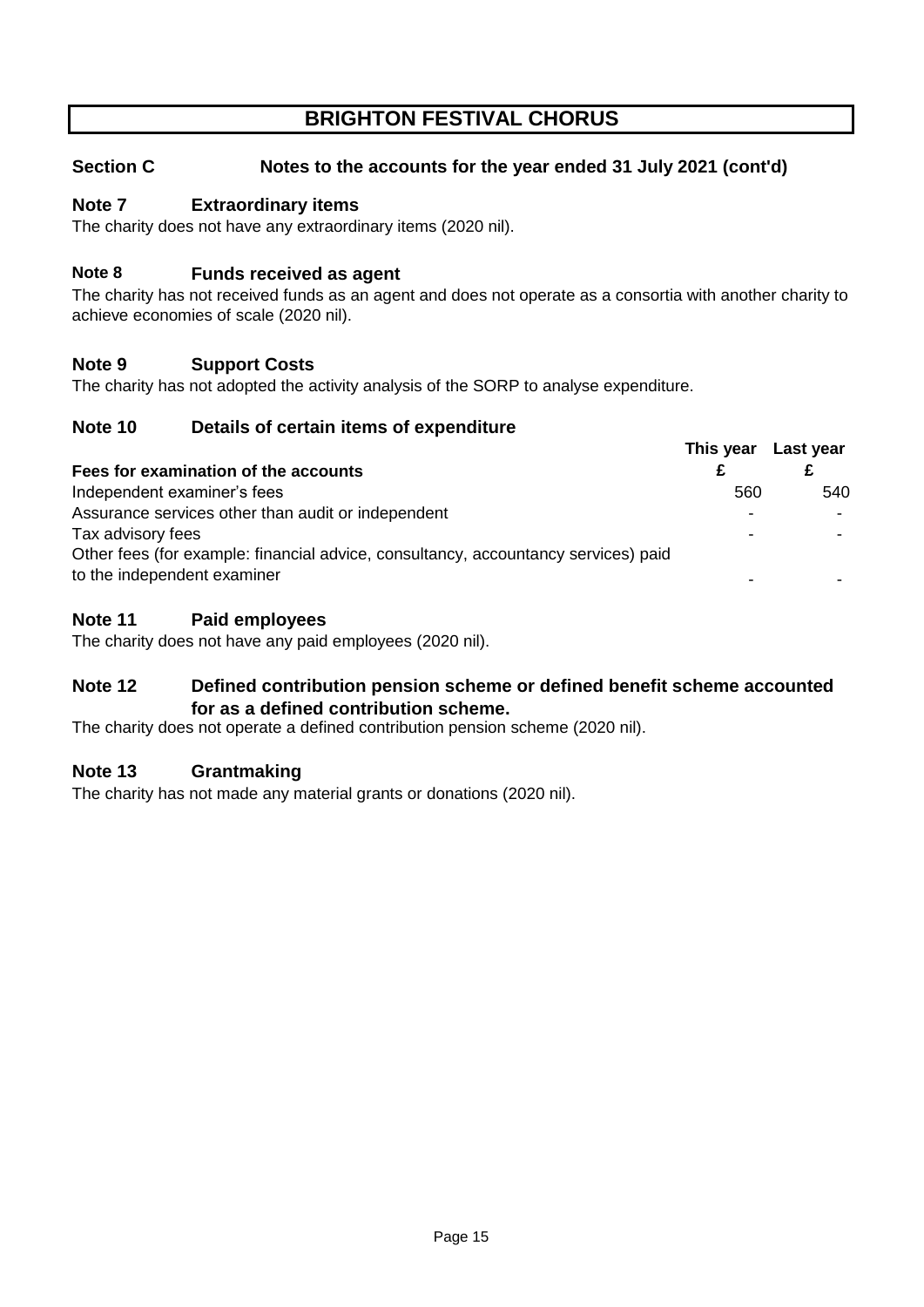Section C Notes to the accounts for the year ended 31 July 2021 (cont'd)

#### **Note 14 Tangible fixed assets**

**14.1 Cost or valuation**

|                              | <b>Freehold land</b><br>& buildings | Other land &<br>buildings | Plant,<br>machinery and<br>motor vehicles | Fixtures,<br>fittings and<br>equipment | Total<br>£ |
|------------------------------|-------------------------------------|---------------------------|-------------------------------------------|----------------------------------------|------------|
| At the beginning of the year |                                     |                           |                                           | 15,344                                 | 15,344     |
| Additions                    |                                     |                           |                                           |                                        |            |
| <b>Revaluations</b>          |                                     |                           |                                           |                                        |            |
| <b>Disposals</b>             |                                     |                           |                                           |                                        |            |
| Transfers <sup>*</sup>       |                                     |                           |                                           |                                        |            |
| At end of the year           |                                     |                           |                                           | 15,344                                 | 15,344     |
| $\blacksquare$               |                                     |                           |                                           |                                        |            |

#### **14.2 Depreciation and impairments**

| <b>Basis</b> - Straight Line ("SL") or<br>Reducing Balance ("RB")<br>** Rate | SL or RB | SL or RB | SL or RB | 10% SL | SL or RB |
|------------------------------------------------------------------------------|----------|----------|----------|--------|----------|
| At beginning of the year                                                     |          |          |          | 15,344 | 15,344   |
| Disposals                                                                    |          |          |          |        |          |
| Depreciation                                                                 |          |          |          |        |          |
| Impairment                                                                   |          |          |          |        |          |
| Transfers*                                                                   |          |          |          |        |          |
| At end of the year                                                           |          |          |          | 15,344 | 15,344   |

#### **14.3 Net book value**

| Net book value at the beginning of<br>the year | $\overline{\phantom{0}}$ | - |  |
|------------------------------------------------|--------------------------|---|--|
| Net book value at the end of the               | $\overline{\phantom{0}}$ |   |  |
| year                                           |                          |   |  |

#### **14.4 Impairment and Revaluation**

There was no impairment or revaluation of tangible assets.

#### **14.5 Other disclosures**

(i) Please state the amount of borrowing costs, if any, capitalised in the construction of tangible fixed assets and the capitalisation rate used.

(ii) Please provide the amount of contractual commitments for the acquisition of tangible fixed assets.

(iii) Details of the existence and carrying amounts of property, plant and equipment to which the charity has restricted title or that are pledged as security for liabilities.

| Not applicable |
|----------------|
|                |
|                |
| Not applicable |
|                |
|                |
| Not applicable |
|                |
|                |
|                |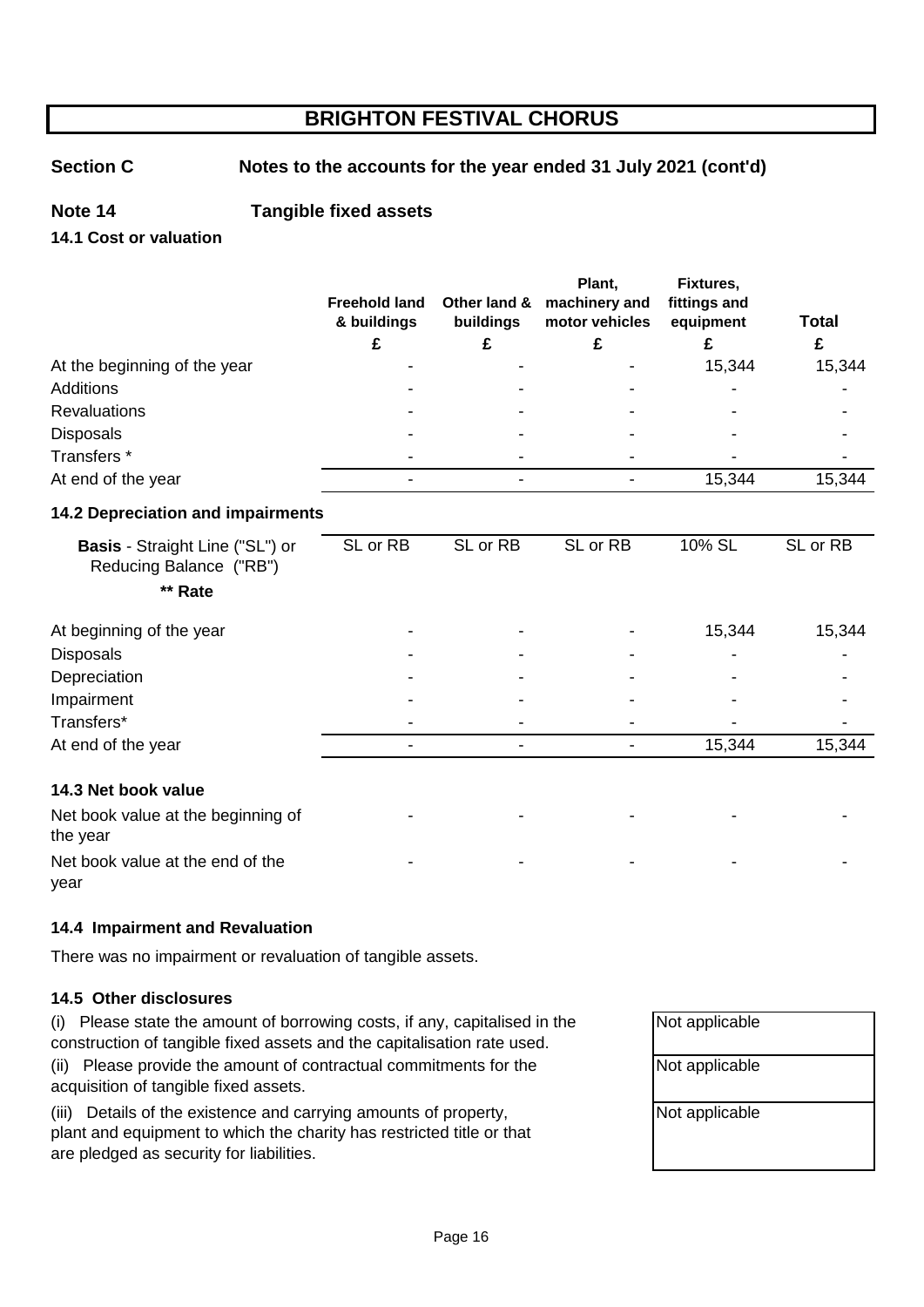### Section C Notes to the accounts for the year ended 31 July 2021 (cont'd)

#### **Note 15 Intangible assets**

The charity does not have any intangible assets (2020 nil).

#### **Note 16 Heritage assets**

The charity does not hold any heritage assets (2020 nil).

#### **Note 17 Investment assets**

The charity does not have any investment assets (2020 nil).

#### **Note 18 Stocks**

#### **Stocks held for resale as part of other trading activities This year Last year £ £** Opening and the contract of the contract of the contract of the contract of the contract of the contract of the contract of the contract of the contract of the contract of the contract of the contract of the contract of th Added in period and the state of the state of the state of the state of the state of the state of the state of the state of the state of the state of the state of the state of the state of the state of the state of the sta Expensed in period and the set of the set of the set of the set of the set of the set of the set of the set of the set of the set of the set of the set of the set of the set of the set of the set of the set of the set of t Closing the contract of the contract of the contract of the contract of the contract of the contract of the contract of the contract of the contract of the contract of the contract of the contract of the contract of the co

#### **Note 19 Debtors and prepayments**

| <b>Analysis of debtors</b>         |       | This year                | Last year                |
|------------------------------------|-------|--------------------------|--------------------------|
| Trade debtors                      |       |                          |                          |
| Other taxation and social security |       | 4,987                    | 6,265                    |
| Prepayments and accrued income     |       | 1,270                    | 277                      |
| Other debtors                      |       | $\overline{\phantom{0}}$ | $\overline{\phantom{0}}$ |
|                                    | Total | 6,257                    | 6.542                    |

#### **Note 20 Creditors and accruals**

| 20.1 Analysis of creditors |  |
|----------------------------|--|
|                            |  |

| 20. 1 Andry 919 Or 91 Gallon 9                | <b>Amounts falling due</b><br>within one year |           | $F11991110$ . $F111119$ and<br>after more than one<br>year |           |
|-----------------------------------------------|-----------------------------------------------|-----------|------------------------------------------------------------|-----------|
|                                               | This year                                     | Last year | This year                                                  | Last year |
| Accruals for grants payable                   |                                               |           |                                                            |           |
| Bank loans and overdrafts                     |                                               |           |                                                            |           |
| Trade creditors                               | 9,618                                         |           |                                                            |           |
| Payments received on account for contracts or |                                               |           |                                                            |           |
| performance-related grants                    |                                               |           |                                                            |           |
| Accruals and deferred income                  | 2,714                                         | 3,586     |                                                            |           |
| Taxation and social security                  | 132                                           |           |                                                            |           |
| Other creditors                               | 5,572                                         | 5,372     |                                                            |           |
| <b>Total</b>                                  | 18,036                                        | 8,958     |                                                            |           |

**Amounts falling due**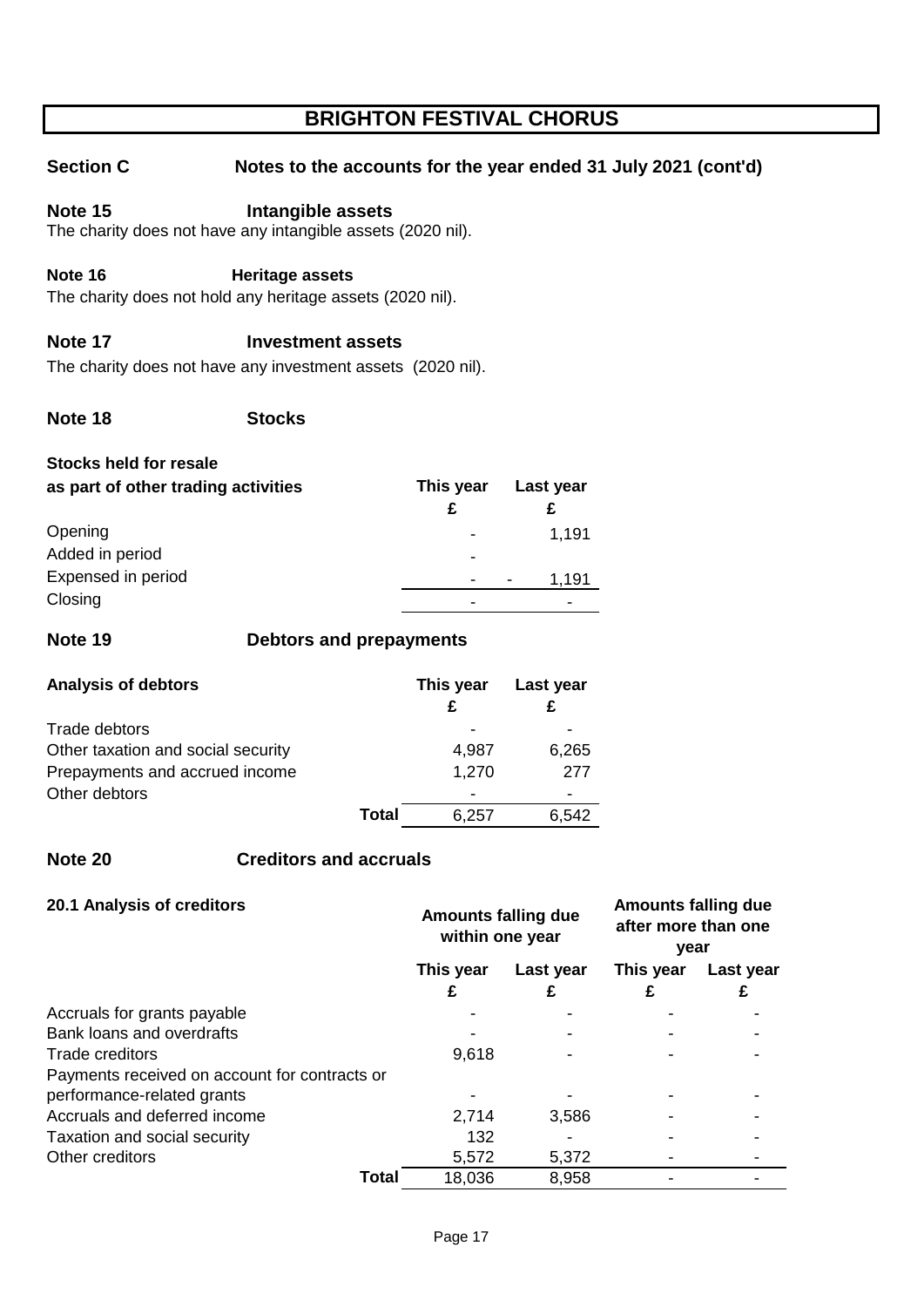**£ £**

2,714 3,586

#### Section C Notes to the accounts for the year ended 31 July 2021 (cont'd)

#### **20.2 Deferred income**

2020 Deferred Income relates to subscriptions and ticket monies received in advance. 2021 Deferred Income relates to ticket monies received in advance.

#### **Movement in deferred income account This year Last year Last year**

Balance at the start of the reporting period 3,586 45 Amounts added in current period 3,586 Amounts released to income from previous periods and the state of the state of the state and the 45 **Balance at the end of the reporting period**

#### **Note 21 Provisions for liabilities and charges**

The charity has no provisions for liabilities and charges (2020 nil).

#### **Note 22 Other disclosures for debtors, creditors and other basic financial instruments**

| 22.1 Please provide information about the significance of financial instruments (eg. Not applicable                                                                      |                |
|--------------------------------------------------------------------------------------------------------------------------------------------------------------------------|----------------|
| debtors, creditors, investments etc) to the charity's financial position or                                                                                              |                |
| performance, for example, the terms and conditions of loans or the use of hedging                                                                                        |                |
| to manage financial risk.                                                                                                                                                |                |
| 22.2 If the charity has provided financial assets as a form of security, the carrying<br>amount of the financial assets pledged as security and the terms and conditions | Not applicable |
| related to its pledge should be given here.                                                                                                                              |                |

#### **Note 23 Contingent liabilities and contingent assets**

#### **23.1 Contingent liabilities**

The charity has no contingent liabilities (2020 nil).

#### **23.2 Contingent assets**

The charity has no contingent assets (2020 nil).

#### **Note 24 Cash at bank and in hand**

|                                                                | This year | Last year |
|----------------------------------------------------------------|-----------|-----------|
|                                                                |           |           |
| Short term cash investments (less than 3 months maturity date) |           |           |
| Short term deposits                                            |           |           |
| Cash at bank and on hand                                       | 54,730    | 50,844    |
| Other                                                          |           |           |
| <b>Total</b>                                                   | 54,730    | 50,844    |
|                                                                |           |           |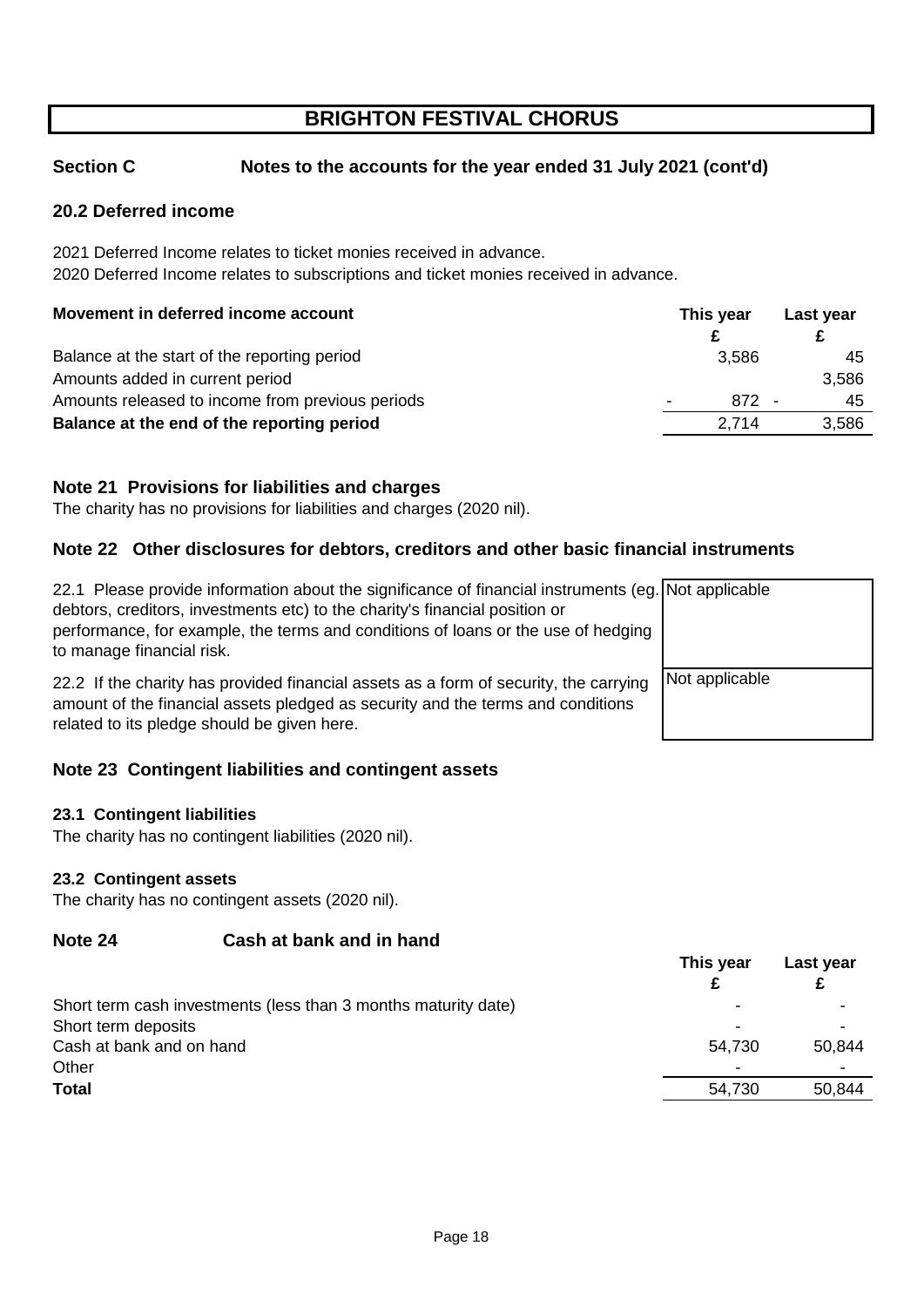#### Section C Notes to the accounts for the year ended 31 July 2021 (cont'd)

#### **Note 25 Fair value of assets and liabilities**

25.1 Please provide details of the charity's exposure to credit risk (the risk of incurring a loss due to a debtor not paying what is owed) , liquidity risk (the risk of not being able to meet short term financial demands) and market risk (the risk that the value of an investment will fall due to changes in the market) arising from financial instruments to which the charity is exposed at the end of the reporting period and explain how the charity manages those risks.

25.2 Please give details of the amount of change in the fair value of basic financial instruments (debtors, creditors, investments (see section 11, FRS 102 SORP)) measured at fair value through the SoFA that is attributable to changes in credit risk.

#### **Note 26 Events after the end of the reporting period**

Please provide details of the nature of the event Provide an estimate of the financial effect of the event or a statement that such an estimate cannot be made

#### **Note 27 Charity funds**

#### **27.1 Details of material funds held and movements during the CURRENT reporting period**

\* Key: PE - permanent endowment funds; EE - expendible endowment funds; R - restricted income funds, including special trusts, of the charity; and U - unrestricted funds

|                         | <b>Type</b><br>PE, EE<br>R or<br>UR | <b>Fund</b><br>balances<br>brought<br>forward | <b>Income</b> |                          | <b>Expenditure</b> | <b>Transfers</b> | <b>Gains and</b><br><b>losses</b> | <b>Fund</b><br>balances<br>carried<br>forward |
|-------------------------|-------------------------------------|-----------------------------------------------|---------------|--------------------------|--------------------|------------------|-----------------------------------|-----------------------------------------------|
| <b>Fund names</b>       |                                     |                                               | £             |                          |                    |                  | £                                 |                                               |
| Unrestricted - General  | UR                                  | 18.575                                        | $61.778 -$    |                          | 58.056             |                  | ۰                                 | 22,297                                        |
| <b>Restricted Funds</b> | R                                   | ۰                                             |               |                          |                    | ۰                |                                   |                                               |
| <b>Designated Funds</b> | UR                                  | 29,853                                        |               | $\overline{\phantom{a}}$ | 9.199              | ٠                | ۰                                 | 20,654                                        |
|                         | <b>Total Funds</b>                  | 48,428                                        | 61,778        | $\blacksquare$           | 67.255             |                  |                                   | 42,951                                        |

#### **27.2 Details of material funds held and movements during the PREVIOUS reporting period**

**\* Key: PE - permanent endowment funds; EE - expendible endowment funds; R - restricted income funds,** 

| <b>Fund names</b>       | <b>Type</b><br>PE, EE<br>R or<br>UR * | <b>Fund</b><br>balances<br>brought<br>forward<br>£ | <b>Income</b><br>£       | <b>Expenditure</b>       | <b>Transfers</b><br>£ | <b>Gains and</b><br><b>losses</b> | <b>Fund</b><br>balances<br>carried<br>forward<br>£ |
|-------------------------|---------------------------------------|----------------------------------------------------|--------------------------|--------------------------|-----------------------|-----------------------------------|----------------------------------------------------|
| Unrestricted - General  | UR                                    | 9.222                                              | 76,749                   | 67.396<br>$\blacksquare$ | -                     | ۰                                 | 18,575                                             |
| Restricted              | R                                     | 5,311                                              | 20                       |                          | 5.331                 | ٠                                 |                                                    |
| <b>Designated Funds</b> | UR                                    | 26,422                                             | $\overline{\phantom{a}}$ |                          | 1,900<br>5,331        | ۰                                 | 29,853                                             |
|                         | <b>Total Funds</b>                    | 40,955                                             | 76.769                   | 69,296<br>$\blacksquare$ |                       | ۰                                 | 48,428                                             |

The Designated Funds are the balance of monies raised during the 2018 BFC50 Appeal to celebrate the Chorus' 50th anniversary. They are being used to fund projects which will help the secure the Chorus's future.

|   | Not applicable |
|---|----------------|
| ≀ |                |
|   |                |
|   |                |
|   |                |
|   |                |
|   | Not applicable |
|   |                |
|   |                |
|   |                |

| None           |  |
|----------------|--|
| Not applicable |  |